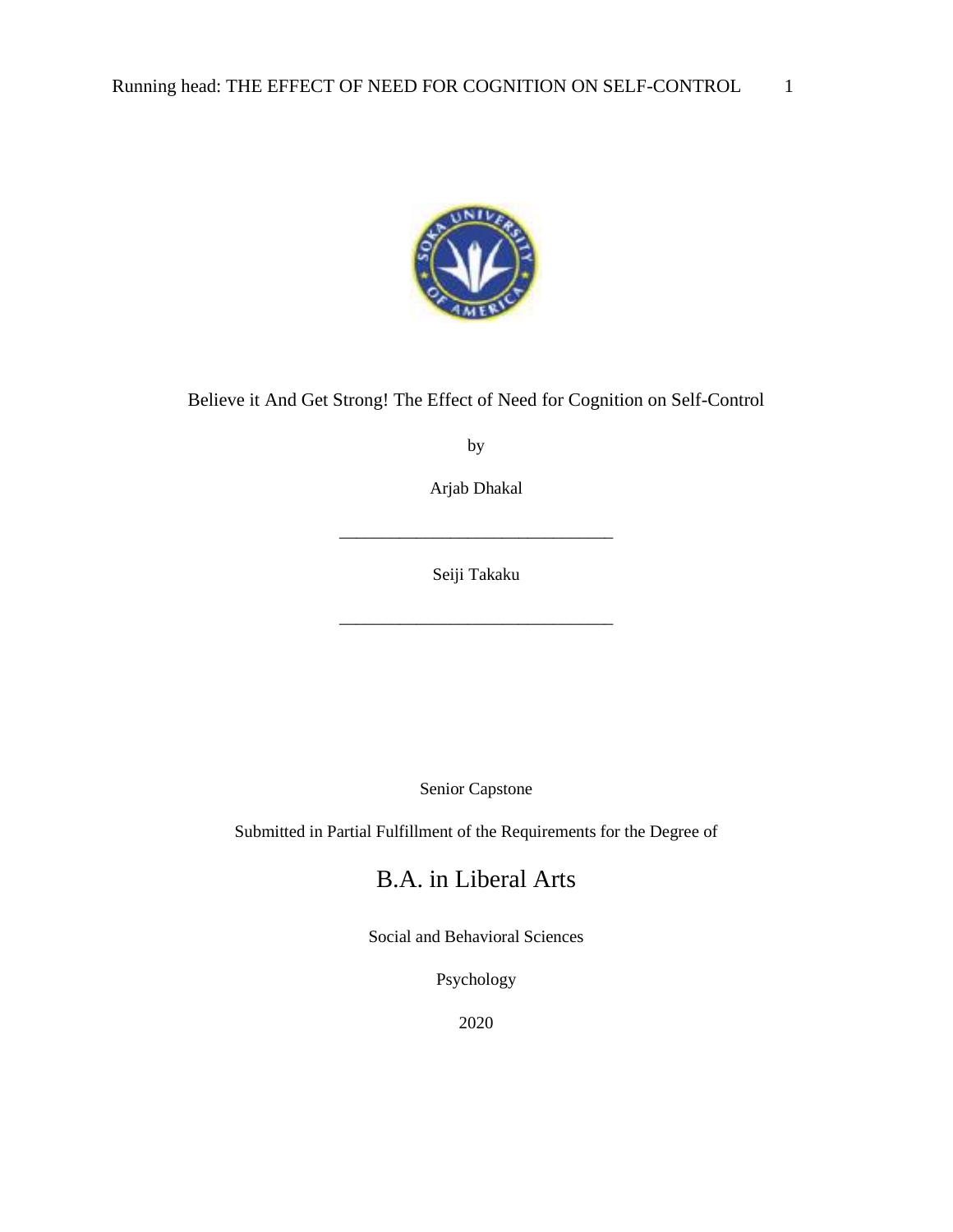#### Abstract

Research on self-control and need for cognition demonstrate the applicability of these constructs in many domains of our lives, including education, health, and financial decision making. Using the self-control theory, and the elaboration likelihood model and self-control strength model, we examined the effect of need for cognition (NFC) on self-control. Participants were recruited from Amazon Mechanical Turks and were placed in three groups - high NFC condition, low NFC condition, and control condition - and then asked to solve mathematical word problems to measure their self-control. We hypothesized that people in high NFC condition are more likely to exert self-control than people in the low NFC condition and the control condition. The results did not support the hypothesis. Limitations and possible areas of future research are discussed.

*Keywords:* Need for cognition, self-control, self-control strength model, elaboration likelihood model, ego-depletion.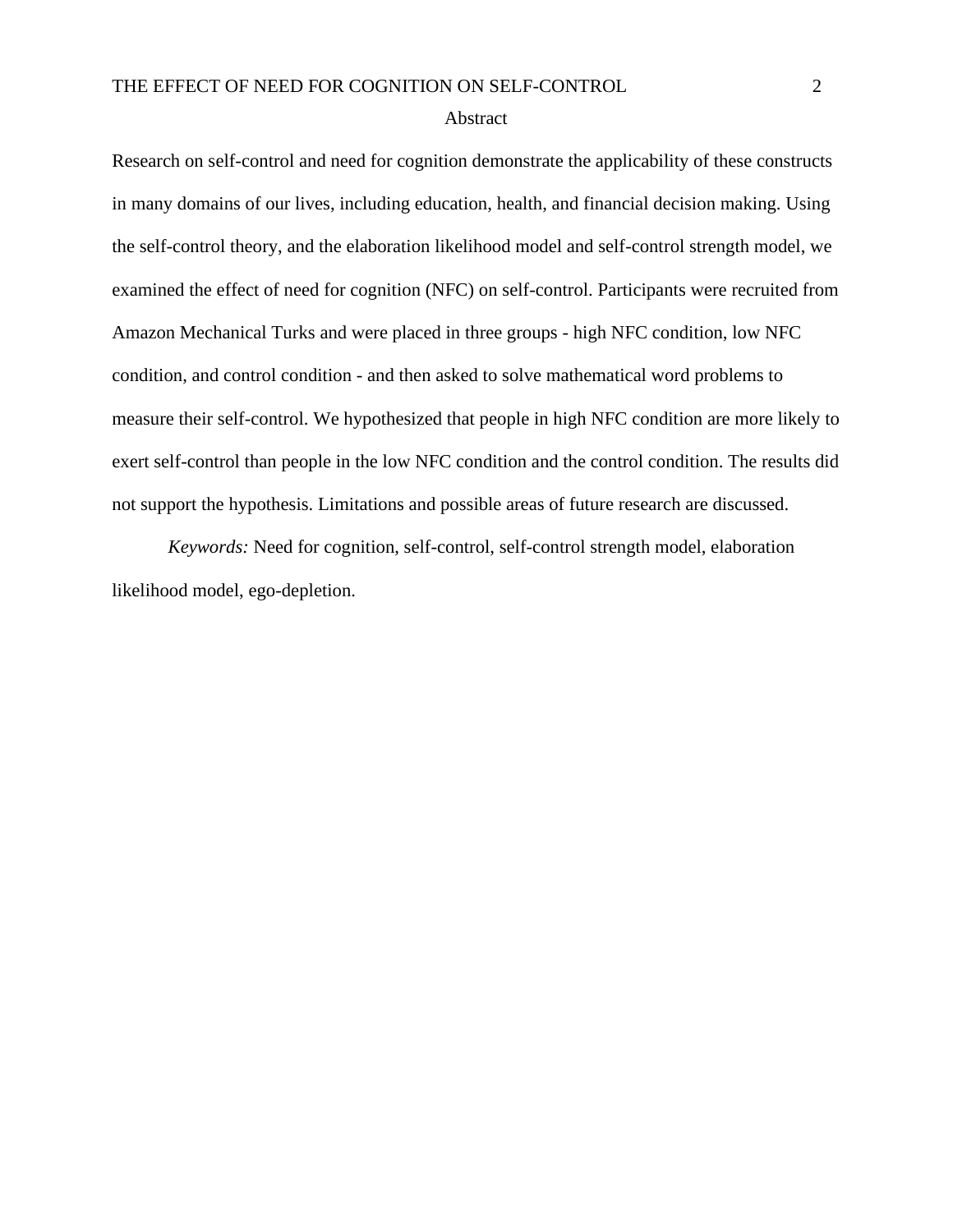Believe it And Get Strong! The Effect of Need for Cognition on Self-Control

Self-control is a unique trait that seems to affect a large domain of our lives. People with good self-control are more prominent and successful, have fewer drinking, drugs and eating disorders, make better financial and life decisions, and have better relationships (Baumeister, Gailliot, DeWall, Stillman, 2007; Hankonen, Kinnunen, Absetz, & Jallinoja, 2014; Daly, Delaney, Egan, & Baumeister, 2015; Kim, Hong, Lee, & Hyun, 2017). Good self-control also contributes to a highly satisfied close relationship by enabling people to pursue interpersonal harmony, especially in unpleasant circumstances (Baumeister et al, 2007; Tangney, Baumeister, & Boone, 2004). On the other hand, a lack of self-control results in many self-defeating behaviors such as procrastination, unhealthy lifestyle, failure in education, drug problems, eating disorders, and acts of violence and crime (King, Fleming, Monahan, & Catalano, 2011; Wolfe, Reisig, & Holtfreter, 2016). Effective self-control can help to resist the temptations for immediate gratification that derive from the short-term incentives. Thus, in this study, we are interested in investigating how self-control can be increased. Specifically, we are interested in investigating if making people believe that they have a high need for cognition increases their performance in a subsequent task that requires self-control.

#### **Why Do People Fail to Self-Control?**

The failure in self-control is a result of people's inability to resist immediate gratification (Gottfredson & Hirschi, 1990; Tangney et al., 2004; Watson & Milfont, 2017; Hofmann, Friese, & Strack, 2009). People mistakenly believe that the benefits of immediate gratification outweigh its cost. In their book, *A General Theory of Crime*, Gottfredson and Hirschi (1990) highlighted low self-control as the most prominent construct that contributes to criminal and delinquent conduct. In fact, acts of force and fraud are the most common ways to achieve the immediate material gratification (Hirschi 1969). Apart from this, Gottredson et al. (1990) highlighted the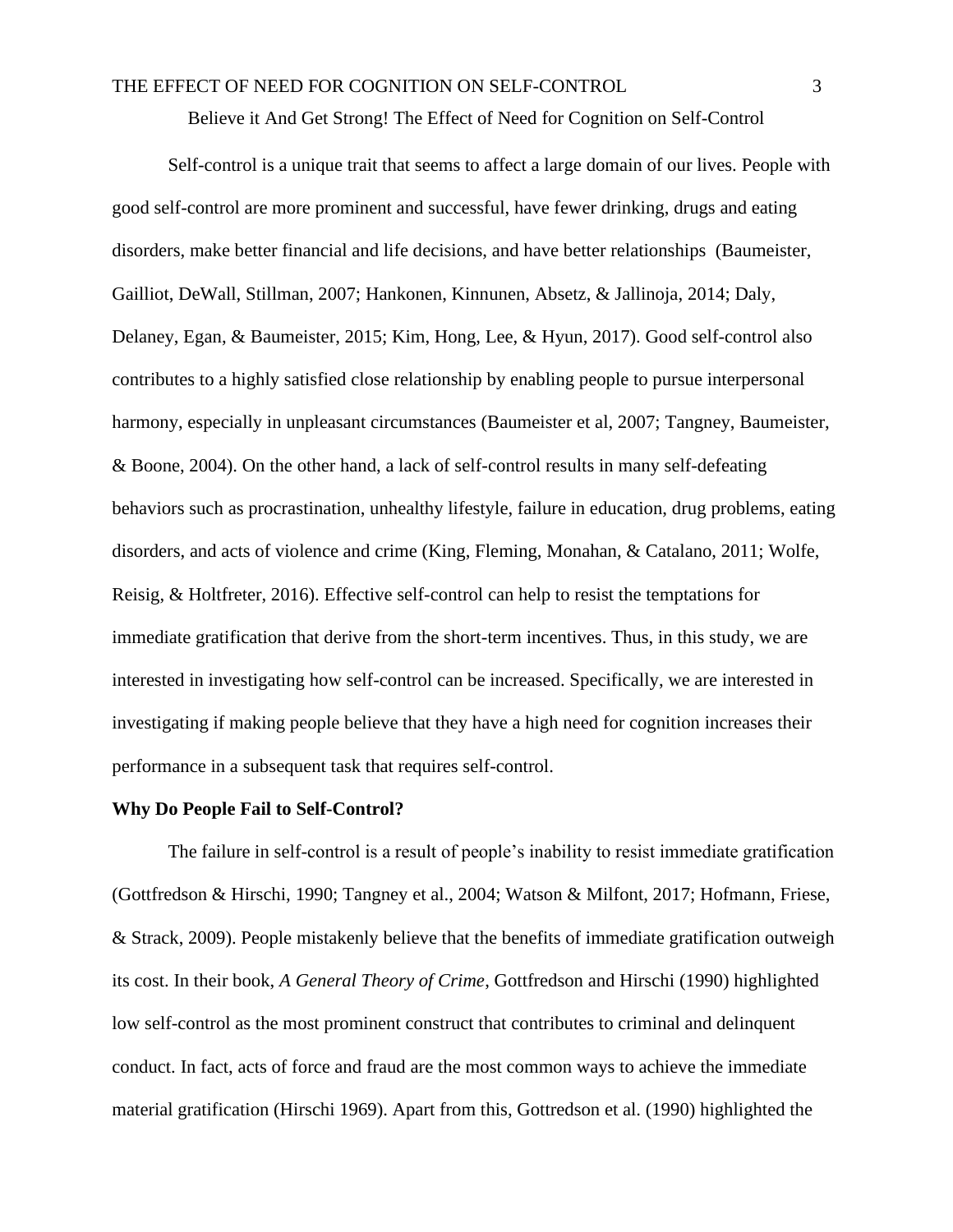general characteristics of a person with low self-control as having an impulsive personality, risktaking, short-sighted, and nonverbal. Furthermore, they suggest that people lacking self-control tend to pursue activities such as smoking, drinking, use of drugs, and engaging in illicit sex behaviors because of their tendency to pursue immediate gratification over delayed gratification. In fact, self-control and no self-control lie on the two extremes on a continuum with self-control and cautious behavior on one extreme and lack of self-control and risk-taking behavior on the other.

#### **Impact of Self-Control**

Baumeister, Heatherton and Tice (1994) have consistently reiterated the impact of selfcontrol on vast areas of our lives such as financial decision making and decision making in general, sexual violence and crime, health, and educational failure. One prominent example of failure in self-control is the global financial crisis of 2007-2008. According to Thaler and Sunstein (2008), the main reasons for the global financial crisis were the short-term incentives and human frailty. As evidenced by the 2008 financial crisis, abundant credit, low interest rates, and relaxed lending standards of financial agencies incentivized people to purchase houses that they could not afford. Traders and managers received a large part of their compensation in the form of an annual bonus and they failed to "avoid risky strategies liable to fail spectacularly every 5 to 10 years" (Jickling, 2010, pp.7). The lucrative short-term rewards enticed people and prevented them from exercising self-control, and ultimately when the housing prices fell and interest rates increased, the global financial environment was in ruins.

In one fascinating study by Levav, Danziger, and Pesso (2011), they showed that decision fatigue is largely associated with ego-depletion and self-control as predicted by the self-control strength model. They found that Israeli judges gave more lenient decisions at the start of the day and immediately after a scheduled break. In fact, favorable rulings dropped gradually from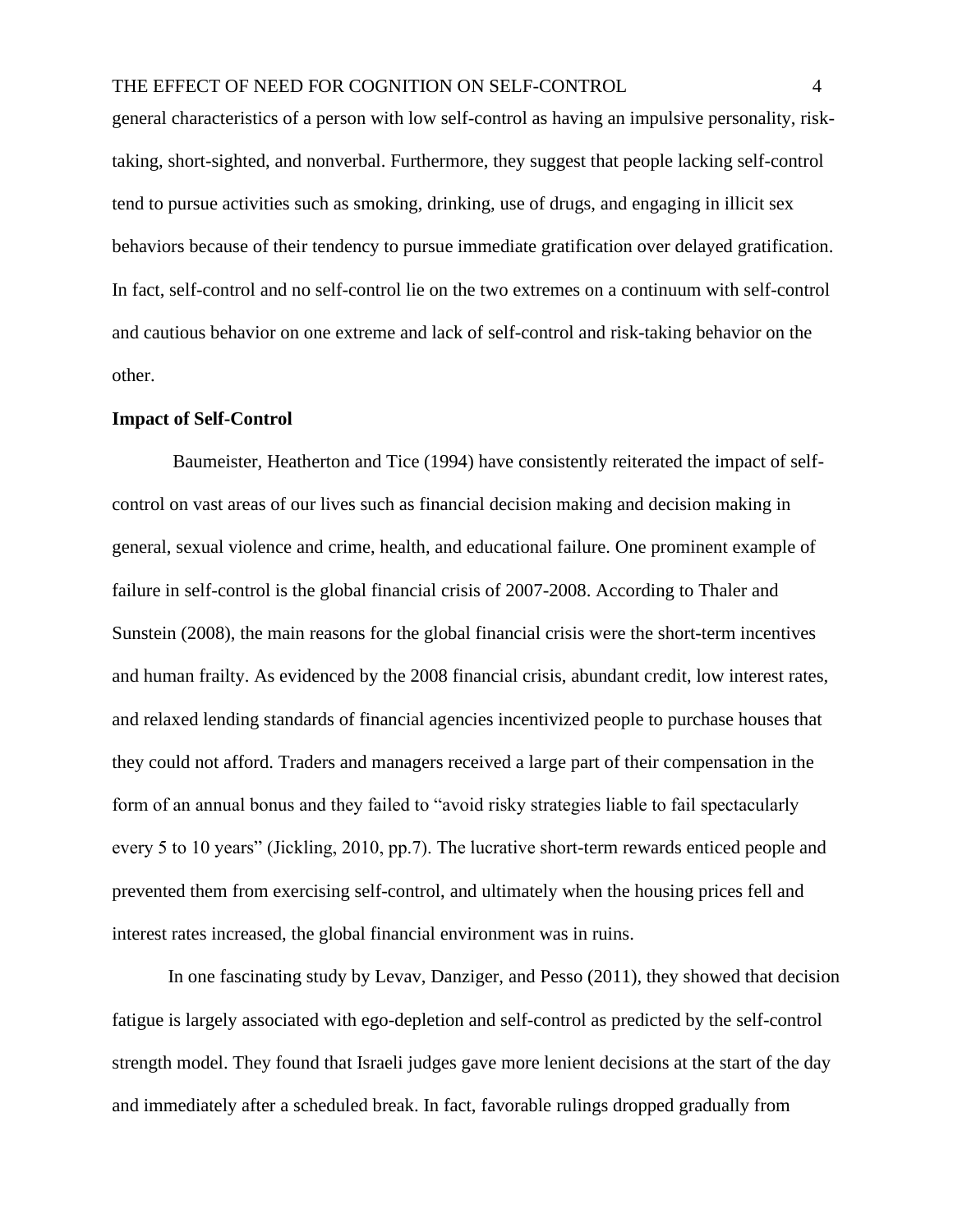around 65% to nearly zero within each decision session and returned to approximately 65% after a break. This shows that as people make various decisions throughout the day their willower is depleted and are more likely to make wrong and irrational decisions.

Lack of self-control can also have negative effects on students' health and academic performance. Students who are under stress smoke more, drink more, and spend less time on studying (Oaten & Cheng, 2005), which affects their grades negatively. West and Lennox (1992) also reported that students smoked more cigarettes immediately after exams than a more neutral period. A longitudinal research reported that there was an increase in smoking level and a decrease in physical activity during exam times (Steptoe, Canaan, Wardle, Pollard, & Davies, 1996). This is a result of depletion of self-control strength because during exam times students are stressed and use up their self-control strength. Baumeister et al., (1994) provided evidence that adapting to stress consumes self-regulatory strength and results in self-regulatory breakdown. That is why students engage in bad habits to offset the stress. Students' decisionmaking capability diminishes, and they fail to maximize their objective gains.

#### **Self-Control Measures**

The tendency of people to give in to temptations and fail to exercise self-control was first reported by Mischel (1960) in his fascinating marshmallow experiment using children as subjects. His experiment demonstrated how children are often unable to resist immediate gratification (i.e., to eat one marshmallow now) even when they were told that they could receive a better reward (i.e., two marshmallows) if they waited for 15 minutes. Mischel demonstrated that people are poor at exerting self-control and therefore give in to temptation.

Hoffman, Baumeister, Vohs, and Forster (2012) also investigated the frequency in which people felt desires and attempted to control desires in everyday life. They conducted a largescale experiment based on a conceptual framework integrating desire strength, conflict, the use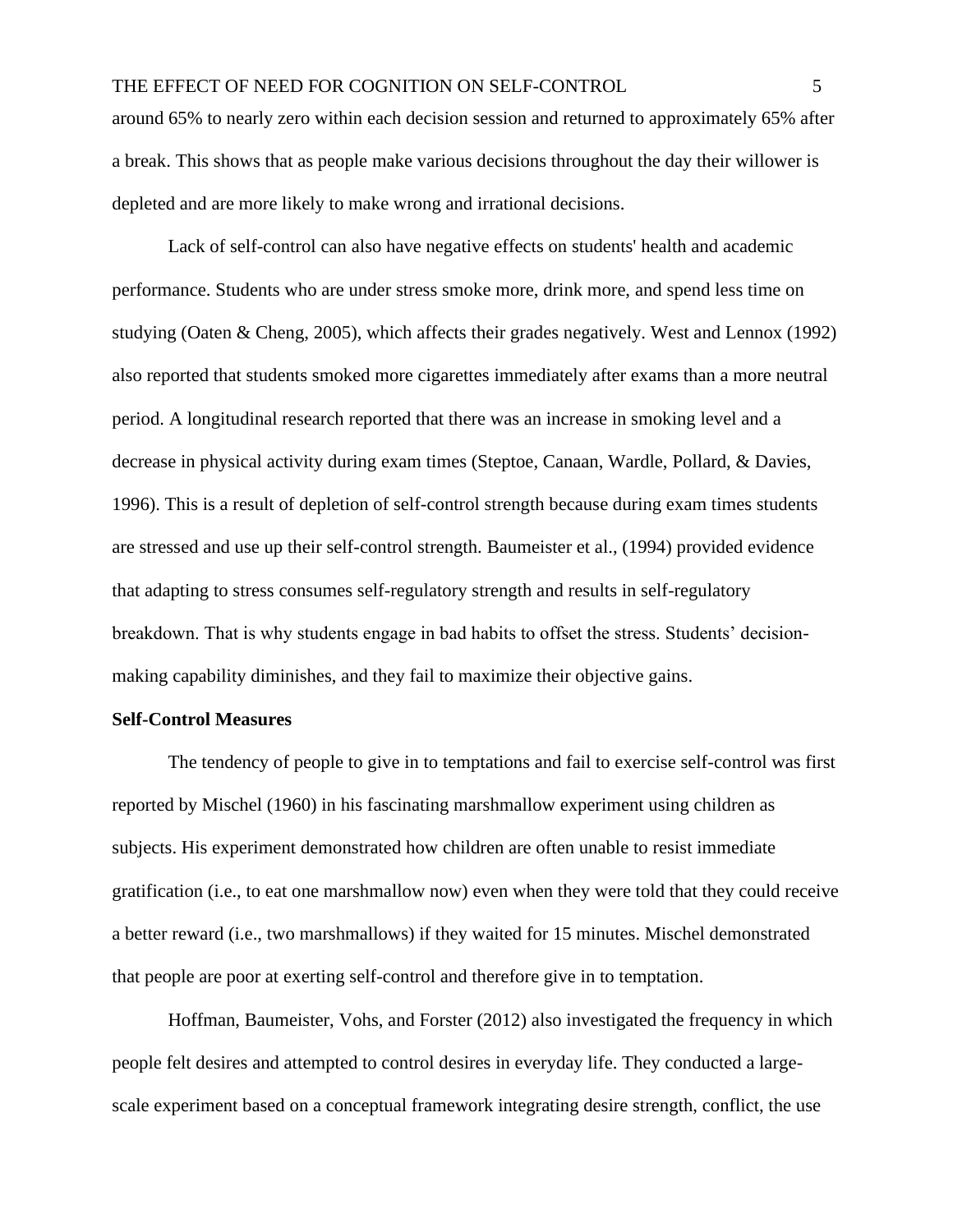of self-control, and behavior enactment. Participants wore beepers for a week and were asked to report on whether they felt any desire, how strongly, whether they tried to resist the desires, and how successful they were at resisting. A total of 7,800 desires were reported and participants reported resisting two out of every five desires. Moreover, resistance (use of self-control) was often successful. Without any resistance people acted on 70% of their desires, whereas with resistance the rate dropped to 17%. This shows that people spend a good portion of their time trying to control their desires and needs every day and that effective self-control can lead to better judgement by warding off impulses.

Baumeister, Bratslavsky, Muraven, and Tice (1998) further demonstrated that willpower is a limited resource. In their famous chocolate-chip-cookies and radish experiment, they showed that people who forced themselves to eat radishes instead of chocolate chip cookies quit significantly faster on unsolvable puzzles than people who had not had to use self-control to resist the temptation to eat the cookies. Similarly, suppressing emotion led to a drop in the performance of solvable anagrams by depleting willpower. Another experiment demonstrated that by using self-control on an initial task that demanded high self-control made people more passive for the next task. Baumeister et al., (1998) used ego-depletion task and checked to see if participants watched a boring movie for longer if quitting to watch required an active response such as pressing a button down, or a passive response, such as holding the buzzer as long as they wanted to watch the movie (releasing the button would mean quitting). In fact, the results demonstrated that participants who were depleted were more likely to take a passive route than participants who were not depleted.

#### **Need for Cognition (NFC)**

Need for cognition has been found to influence a variety of human behaviors directly and indirectly including mastery of academic requirements, mental health through decreasing self-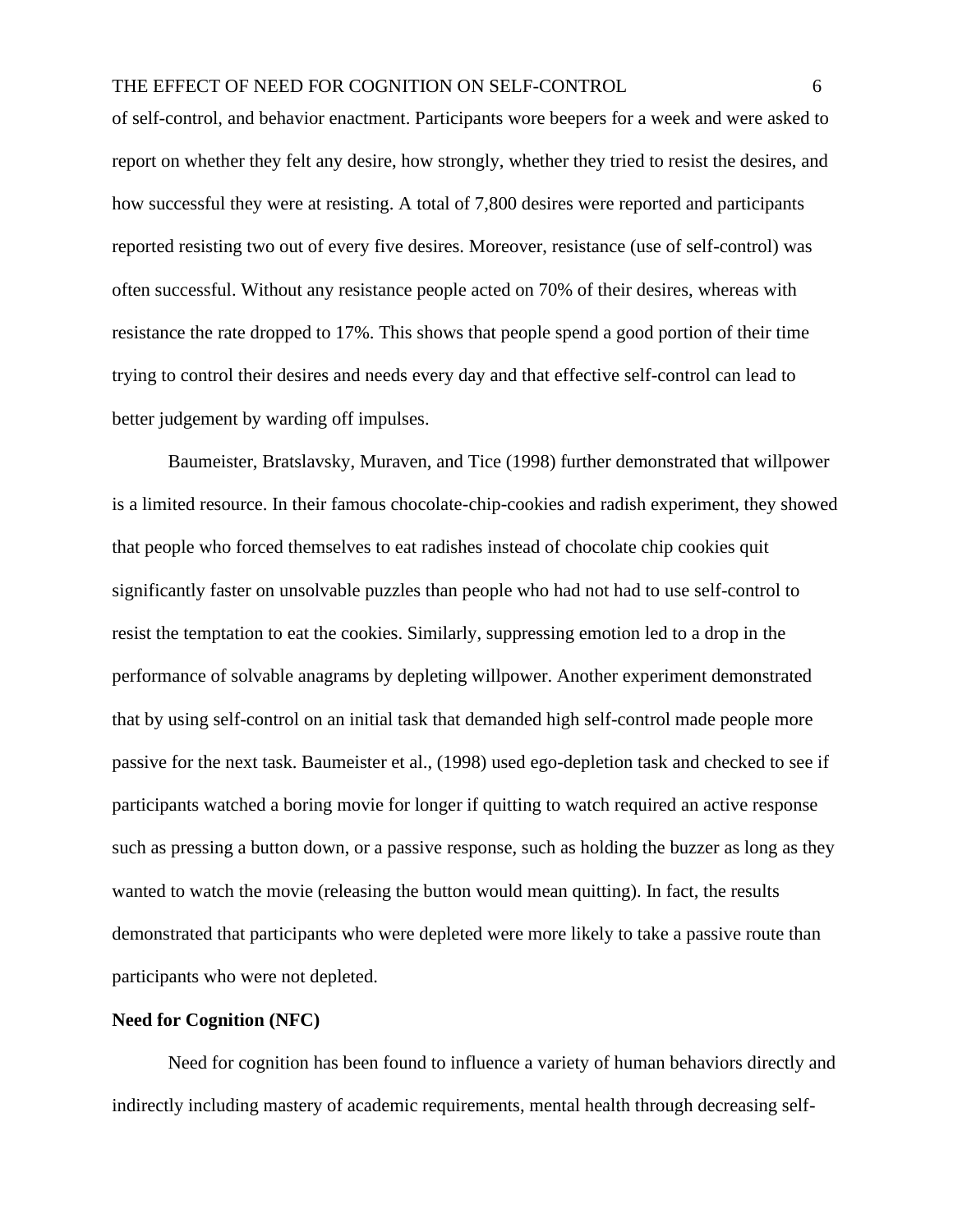rumination and increasing self-reflection, and predicting everyday life behaviors (Nishiguchi, Mori, & Tanno, 2018; Grass, Strobel, & Strobel, 2017; Strobel, Fleischhauer, Luong, & Strobel, 2018). People have the need to structure relevant situations in meaningful and integrated ways, which can be defined as a need to understand and make their experiences reasonable (Cohen, Stotland, & Wolfie, 1955). Cohen et al., (1955) classify NFC as a need since this need directs behavior towards a goal and causes tension when that goal is not achieved. Moreover, since the ideas of meaningfulness and integration are subject to individual differences, it can be deduced that NFC is also subjective - i.e., people have varying degrees of need for cognition.

The first ever empirical study of the need for cognition (Cohen et al., 1955) showed that individuals possessing high need for cognition enjoyed reading structured stories over ambiguous ones, whereas individuals possessing low NFC did not rate the different stories differently. Fifty-seven undergraduate students completed two parts of the experiment. First, they read either an ambiguous or not ambiguous story about a student's interview with a potential employer. Then, they rated the story on different dimensions such as enjoyment of the story, difficulty in understanding the story, energy or effort spent to make sense of the story, and so on. As part of this study, Cohen et al., (1955) constructed and validated the first need for cognition scale.

#### **Connection between NFC and Self-Control Capacity**

How exactly does having high NFC increase self-control capacity? To answer this question, the following two theoretical models will be examined in this section: The Elaboration Likelihood Model and Self-Control Strength Model.

*Elaboration likelihood model of persuasion*. The Elaboration Likelihood Model (ELM; Petty & Cacioppo, 1986) is a general theory of attitude change. This theory provides a general framework for categorizing, organizing, and understanding the basic processes that affect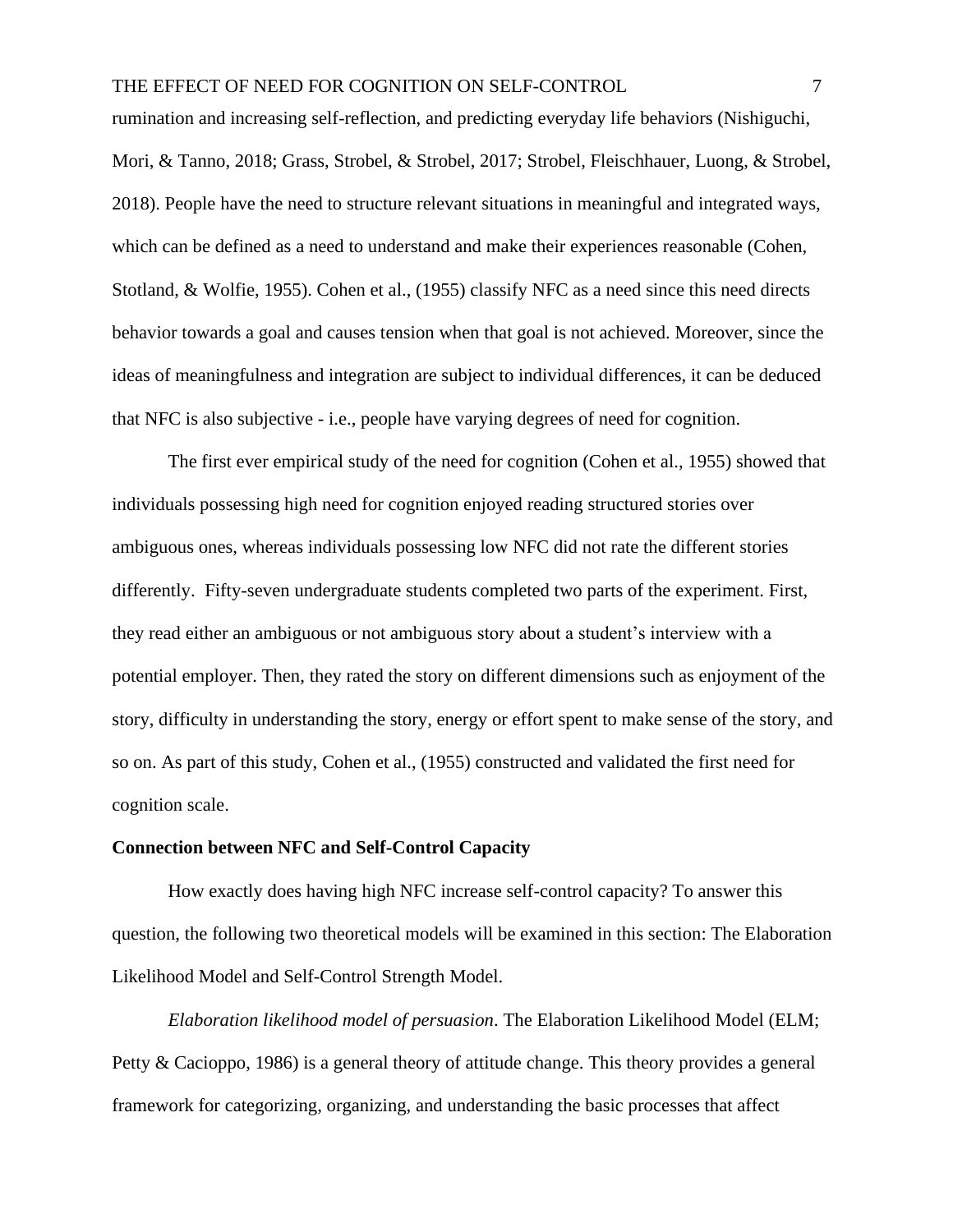persuasive communication. They suggested two distinct routes to persuasion called central and peripheral routes. The central processing is a result of a person's careful and thoughtful consideration of the true merits of the information presented. The peripheral processing is a result of some simple cues that are present in the persuasion context (e.g., an attractive source) rather than carefully considering presented information. These different ways of processing can help us understand the concept of NFC better. For instance, within the ELM, individuals high in NFC are hypothesized to elaborate more and deeper on information, for which they use the central processing. Individuals low in NFC are more likely to rely on simple and easy cues, for which they use the peripheral processing. The distinction between the central and peripheral routes of persuasion mirrors the distinction between fast and automatic thinking process (i.e., System 1) and slow and elaborate thinking process (i.e., System 2) proposed by Kahneman (2011). According to Kahneman (2011), self-control occurs in system 2 whereas impulsive involuntary judgements and feelings occur in system 1. Because people who have high NFC tend to use the central processing route more often than the peripheral route, people with high NFC are used to using their brain more (i.e., slow, elaborate and deliberate thinking process). Hence, their self-control capacity may be affected less by the tasks or experiences that require much willpower.

*Self-control strength model.* Self-control strength model suggests that self-control is like a muscle which depletes after using it. People make many decisions throughout the day and engage in effortful activities that draw and deplete on some limited resources, similar to energy, and that one deliberate action will have a detrimental impact on the other subsequent action (Baumeister, Bratslavksy, Muraven, & Tice, 1998). They showed that any act of self-control in the form of resisting temptation or an act of choice and responsibility undermines self-control in another subsequent action. They also demonstrated that the effects of ego depletion hamper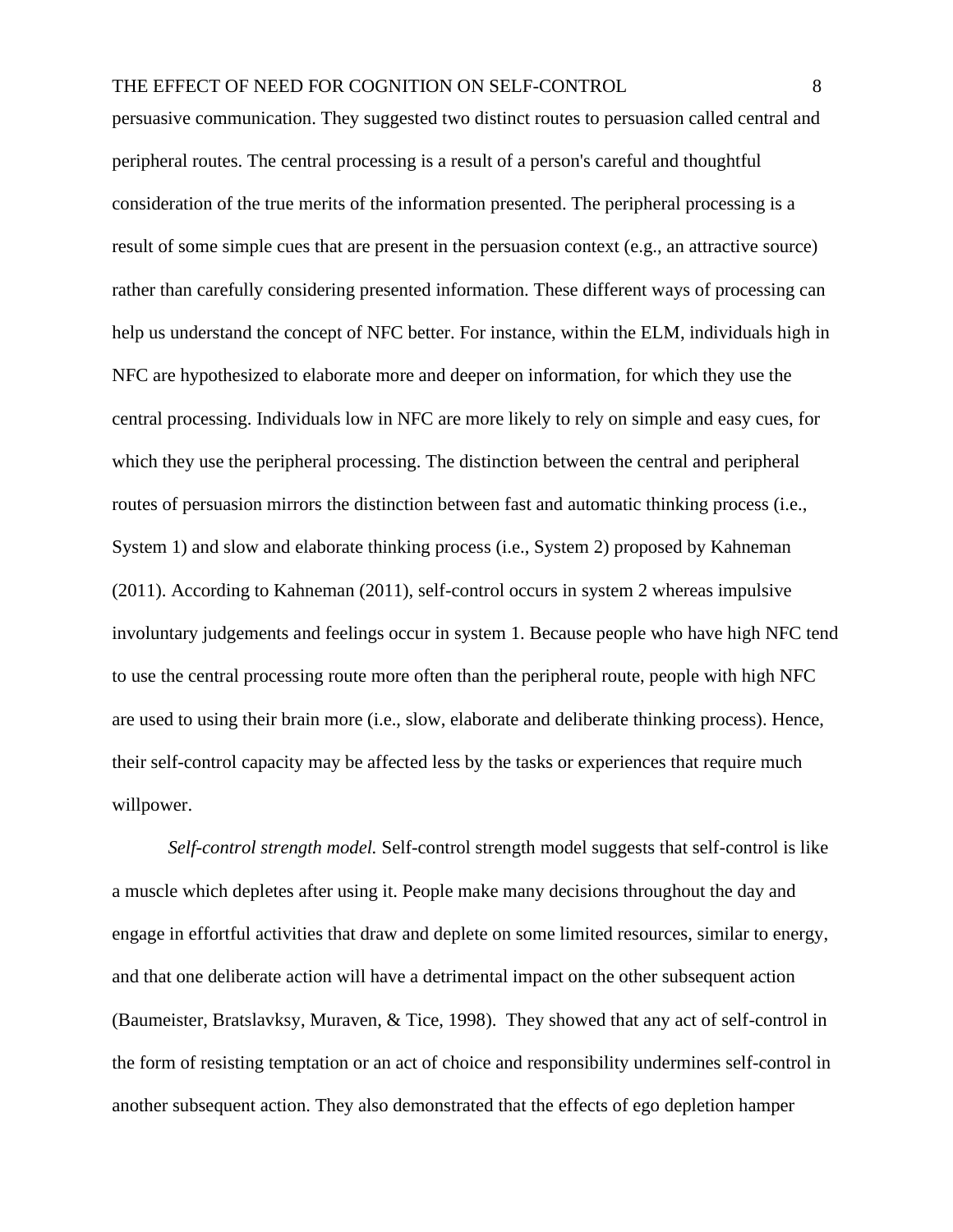performance. Finally, in a series of four experiments, they demonstrated that ego depletion from acts of self-control interferes with people's subsequent decision making by making them more passive. The idea of self-control strength comes from the idea of limited resources. For instance, if resisting to eat cake or to think of a pink elephant makes a person prone to quit faster on difficult tasks, or frustrating puzzles, that would implement the idea that different acts of selfcontrol rely on the same limited resource.

A recent study by DeWall et al., (2007) showed, across nine studies, that self-control depends on the availability of glucose, which is required by the brain for an effortful executive process. Based on this idea, it is possible to argue that effortful information processing relies on the same resource that fuels self-control. In fact, Schmeichel, Vohs, and Baumeister (2003) showed that effortful cognitive processing depends on the same limited resource as self-control. Across three studies, they manipulated self-control strength depletion by having some participants regulate attention or emotion. They demonstrated that compared to participants who did not perform such regulations, depleted participants performed worse at logic and reasoning, cognitive extrapolation, and a test of thoughtful reading comprehension. The results provided evidence that successful performance at complex or effortful thinking may rely on the same limited resource. By using the idea that effortful thinking and self-control rely on the same resource i.e., self-control strength, we can understand that engaging in cognitive investments, especially that requires higher NFC levels, strengthens this limited resource and promotes higher self-control.

#### **Hypothesis**

We have established that the need for cognition is an individual's tendency to engage in and enjoy effortful thinking. We have also established that people with a high need for cognition prefer detailed information about situations and dislike ambiguous information. From the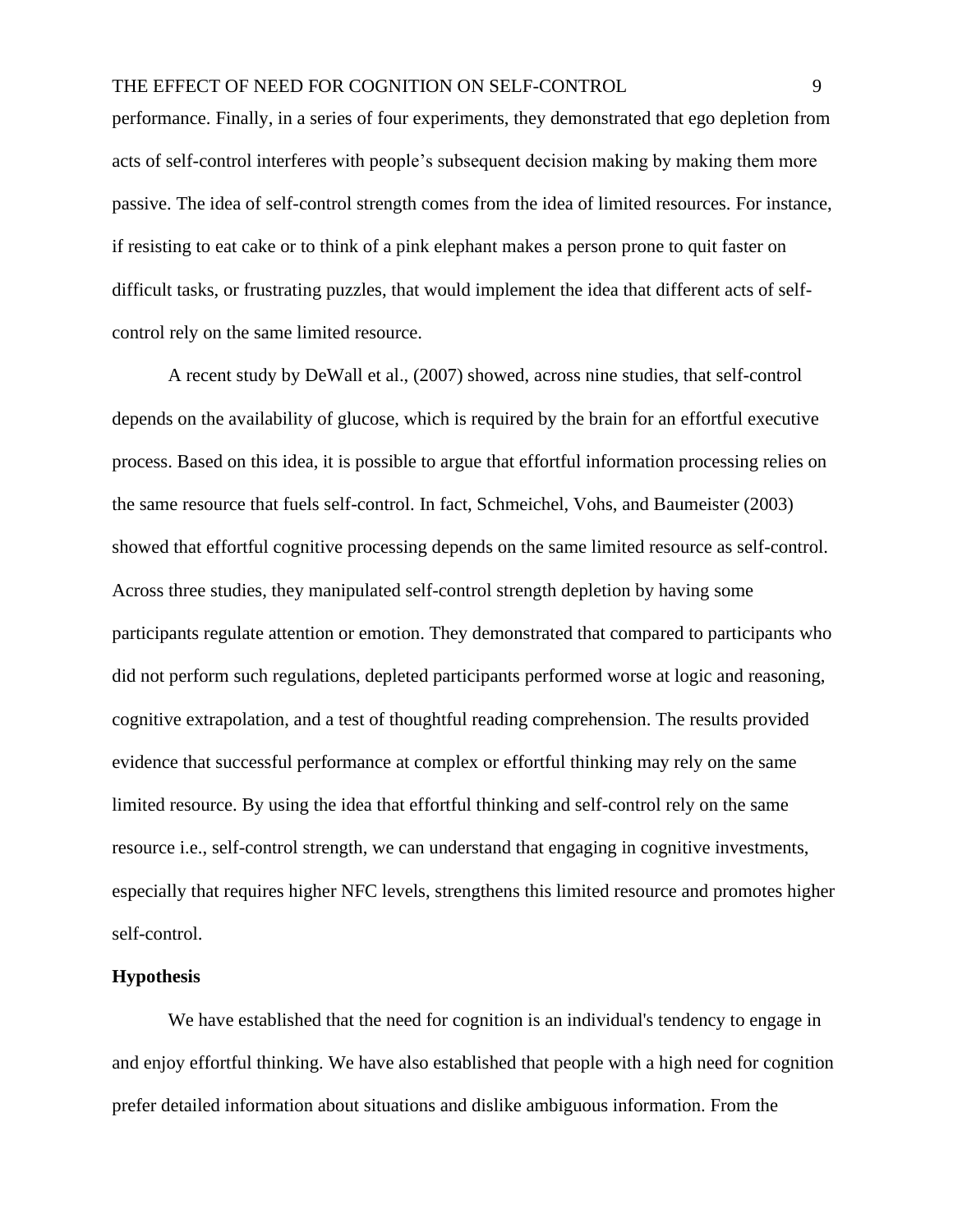previous section, we further established that regular effortful thinking can lead to a subsequent increase in self-control strength. Based on these establishments, we hypothesize that people who are primed to believe that they have a high need for cognition are more likely to exert more selfcontrol (i.e., people are more likely to solve more word problems when they are primed to believe that they have a high need for cognition) than those who were primed to believe that they have a low need for cognition or not primed at all. Our secondary operational definition of selfcontrol is the total average time taken by participants to complete the survey. From this information we can infer the level of self-control because participants who are primed to believe that they have a high need for cognition are more likely to spend more time thinking about the problem than those who are primed to believe that they have a low NFC. Hence, participants who are in the high NFC condition are more likely to spend more total average time on the survey.

#### **Method**

#### **Participants**

We recruited 135 people (86 males, 48 females, and one "prefer not to answer") to participate in this study. The participants were between the ages of 18 and 65. Of them, 82 were White, 13 were Black or African Americans, 5 were American Indian or Alaska Native, 29 were Asian, 1 was Native Hawaiian or Pacific Islander, and 5 were "other." Additionally, 4 had completed primary/elementary education, 36 had completed secondary education, and 94 had completed higher education (bachelors and above). The participants were randomly assigned to the three groups with 43 people in the control condition, 46 high NFC condition, and 46 on the low NFC condition.

All participants were recruited using Amazon Mechanical Turk, which is a crowdsourcing website where researchers can post studies and surveys for users to complete in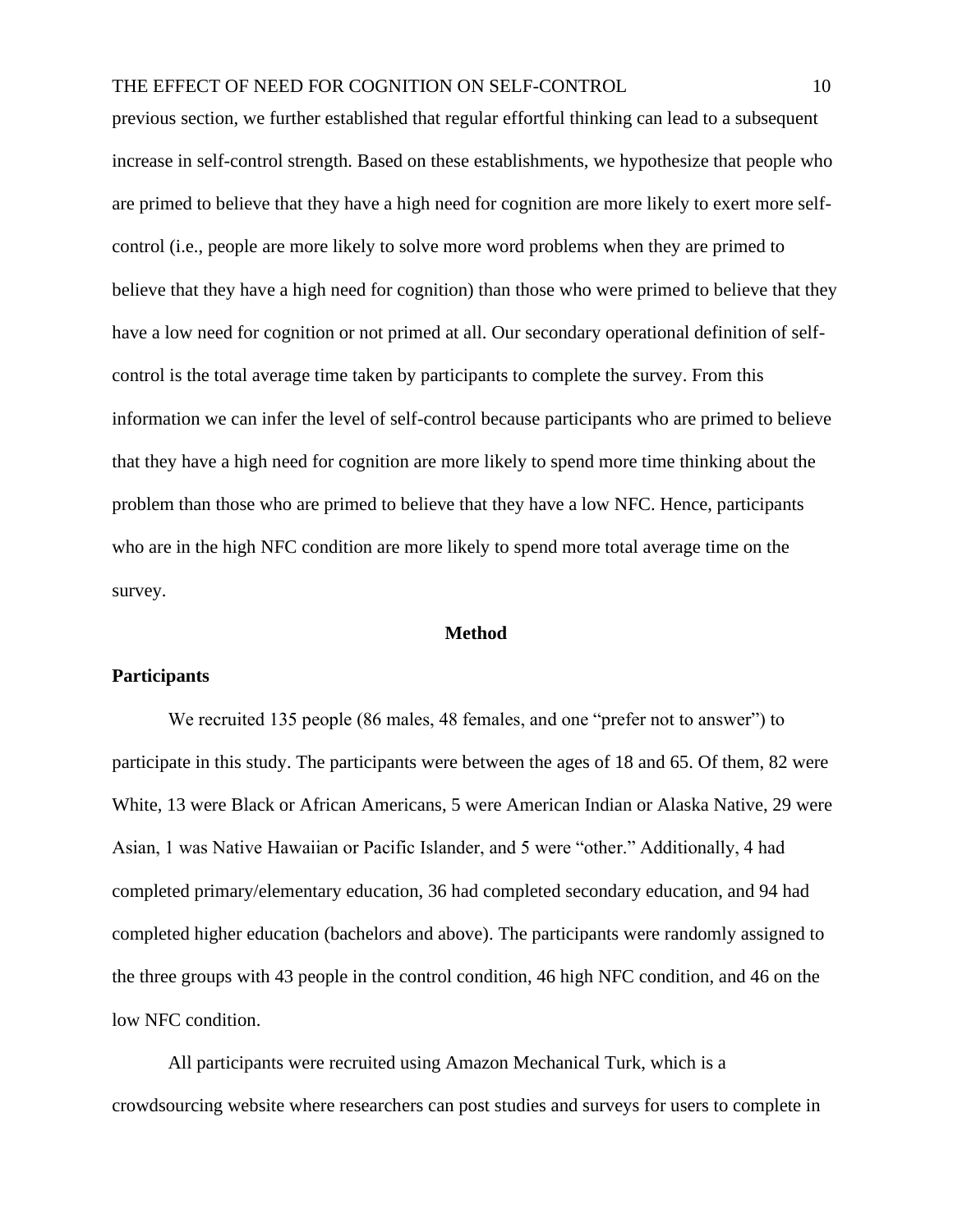#### **Design**

The study implemented a randomized one-way three-groups design. The study was presented to the participants as an investigation of personality on creativity. The true aim of the study, which is to investigate their level of self-control, was not revealed to the participants. The independent variable was defined as the level of need for cognition (high vs low). The Thematic Apperception Test (TAT) (Morgan & Murray, 1935) was used to facilitate the manipulation of the independent variable. The independent variable was manipulated by using the statements from the need for cognition scale developed by Cacioppo, Petty, and Kao (1984) (described in the Materials section below). The dependent variable was the level of self-control participants exert during the cognitive task. It was operationally defined as the total number of mathematical word problems participants solve from the word problem set developed by Kempter, Saalbach, and Hardy (2011). The average total time participants spend on the survey from each group was also calculated, which was used as a secondary way to define the level of self-control.

 To prime participants into believing they have a high need for cognition after they take the TAT, they were given a fake personality test profile that included statements from the need for cognition scale by changing "I" to "You", as the original scales consists of 18 statements that start with "I" (e.g., a statement "I would prefer complex to simple problems" in the original scale was changed to "You would prefer complex to simple problems"), and to prime participants into believing that they have low need for cognition, the reverse statements were used (e.g., "Thinking is not my idea of fun" is changed to "Thinking is not your idea of fun").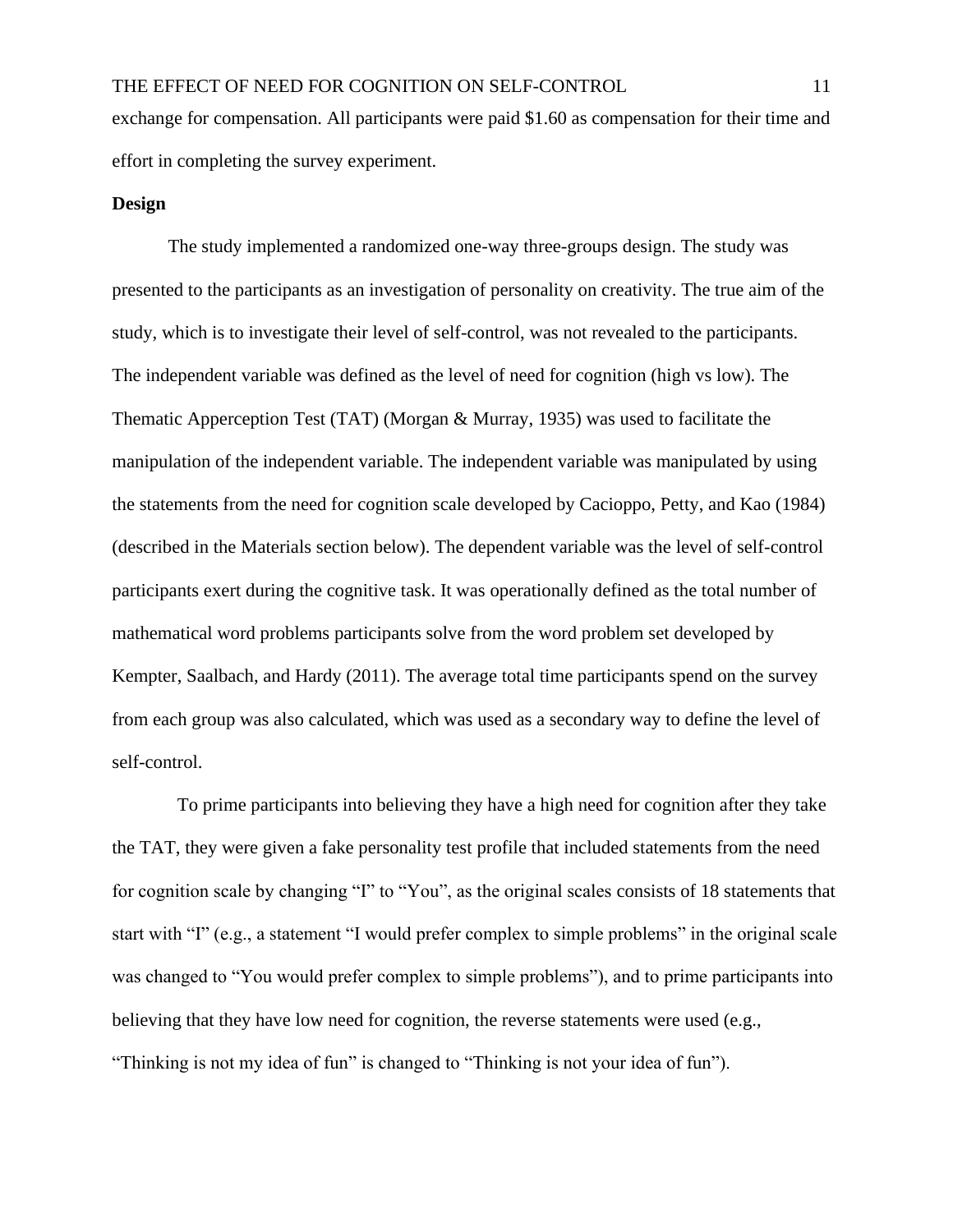## THE EFFECT OF NEED FOR COGNITION ON SELF-CONTROL 12 **Materials**

*Task.* The English translation of the mathematical problem set was adopted from the study that explored the effects of bilingualism on arithmetic word problem solving (Kempter, Saalbach, & Hardy; 2011). Their version contains 18 word-problems with and without distractors, which includes four complex comparison problems and two complex combination problems. In our study we will include a total of 10 questions with a combination of easy (e.g., "Subie had 3 euros. Then Philipp gave her 5 euros. How many euros does Sabine have now?") and difficult questions (e.g. "Paul and Tina have 6 euros together. Tim has 4 euros. Kai and Nina have 9 euros together. Nina has 3 euros. How many euros do Paul and Kai have together?"). First, easier problems were presented and gradually the difficulty level was increased. Doing so will ensure that all participants could complete the first questions, which serves as a baseline, and make sure that they persisted with the challenging questions, which requires self-control strength. This task was shown to have satisfactorily high reliability (Cronbach's alpha = .83 for a German version and .76 for a Turkish version).

*Thematic apperception test (TAT)*. In order to facilitate the manipulation of the independent variable (need for cognition), to make them believe in the fake personality profile (i.e., the Barnum effect), we used the TAT developed by Henry A. Murray and Christina D. Morgan (1935) as projective tests have been shown to increase the effectiveness of the Barnum effect (i.e., a well-known phenomenon in which people tend to believe fake personality readings/profiles to be uniquely valid when they apply to almost everyone in general) better than the other types of personality tests (Snyder, Shenkel, & Lowery, 1997; Halperin, & Snyder 1979). Participants were shown three abstract pictures and were asked to answer three questions from each picture: (1) What is happening? (2) Why is this happening? (3) What will happen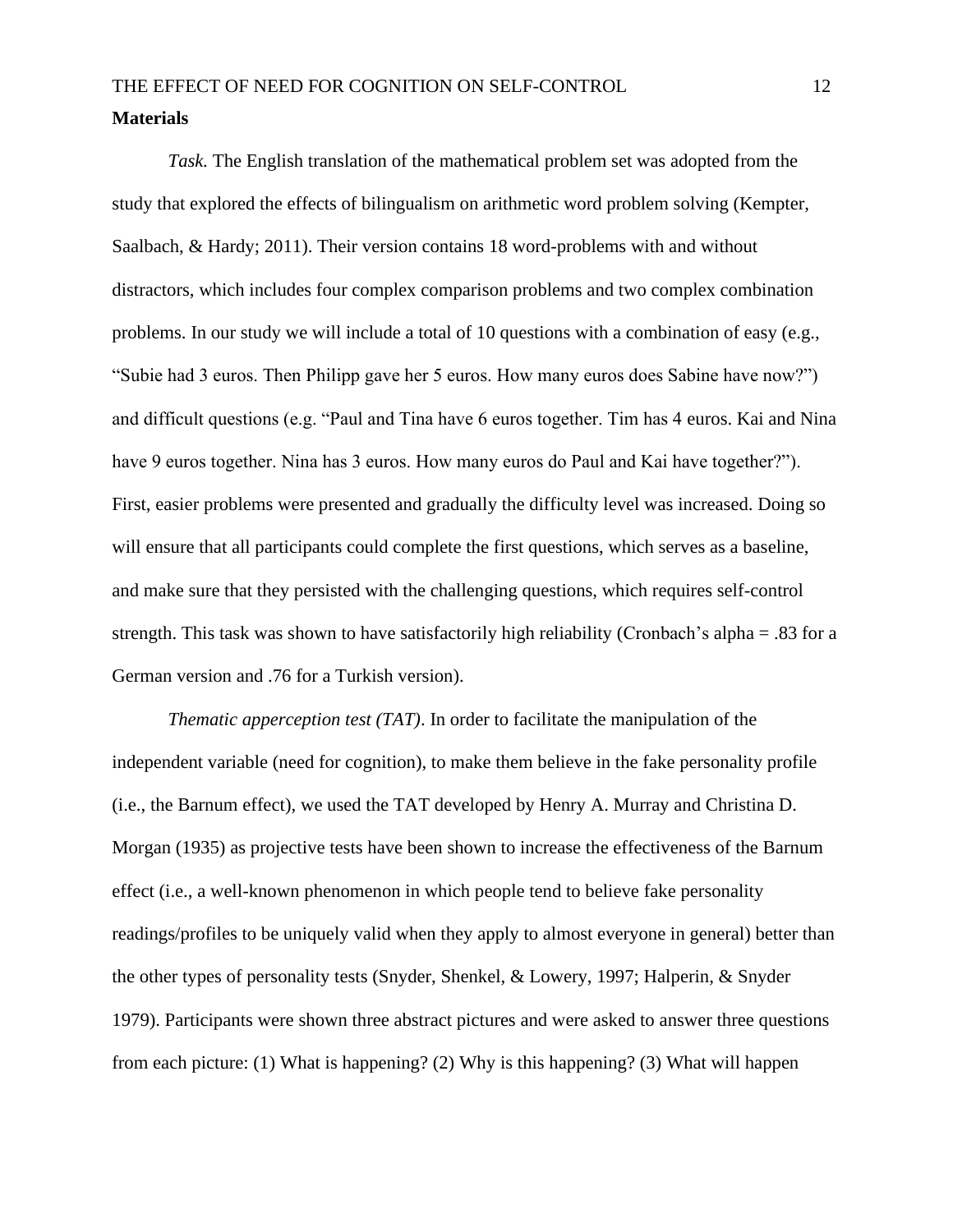next? They were also told that their answers will be assessed by the well-established algorithm created by the researchers to analyze what they wrote.

*Need for cognition scale (18 items).* We borrowed statements from the 18-items need for cognition scale (Cacioppo et al., 1984) and used them in the fake personality profile that is ostensibly created based on what they wrote in TAT in order to prime them into believing that they have varying needs for cognition.

*Fake astrology (Barnum) profile.* We also borrowed 10 statements from the 13 statement Barnum profile developed by Froer (1949) and used them in the fake personality profile (see the Procedure section below for details). These statements served as neutral or control statements for the control group of the experiment.

#### **Procedure**

The study was conducted online through a crowdsourcing marketplace called Amazon Mechanical Turk. First, participants were asked to read and understand the informed consent form which outlined all the tasks they were required to complete throughout the study, including taking a personality test, and the mathematical word problem test. Since this study required that participants did not find the true purpose of the study until the debriefing period, they were told, as a cover story, that the true purpose of the study was to investigate the differences in personality and how the differences relate to creativity.

After reading the consent form along with all the instructions for this experiment, participants were asked to click the "agree" button to indicate their consent to participate in the study. They were also required to type in "I will take this experiment seriously" in order to encourage them to take the experiments seriously.

The experimental session began with all the participants completing the TAT. After completing the TAT, the participants were randomly assigned to one of the three conditions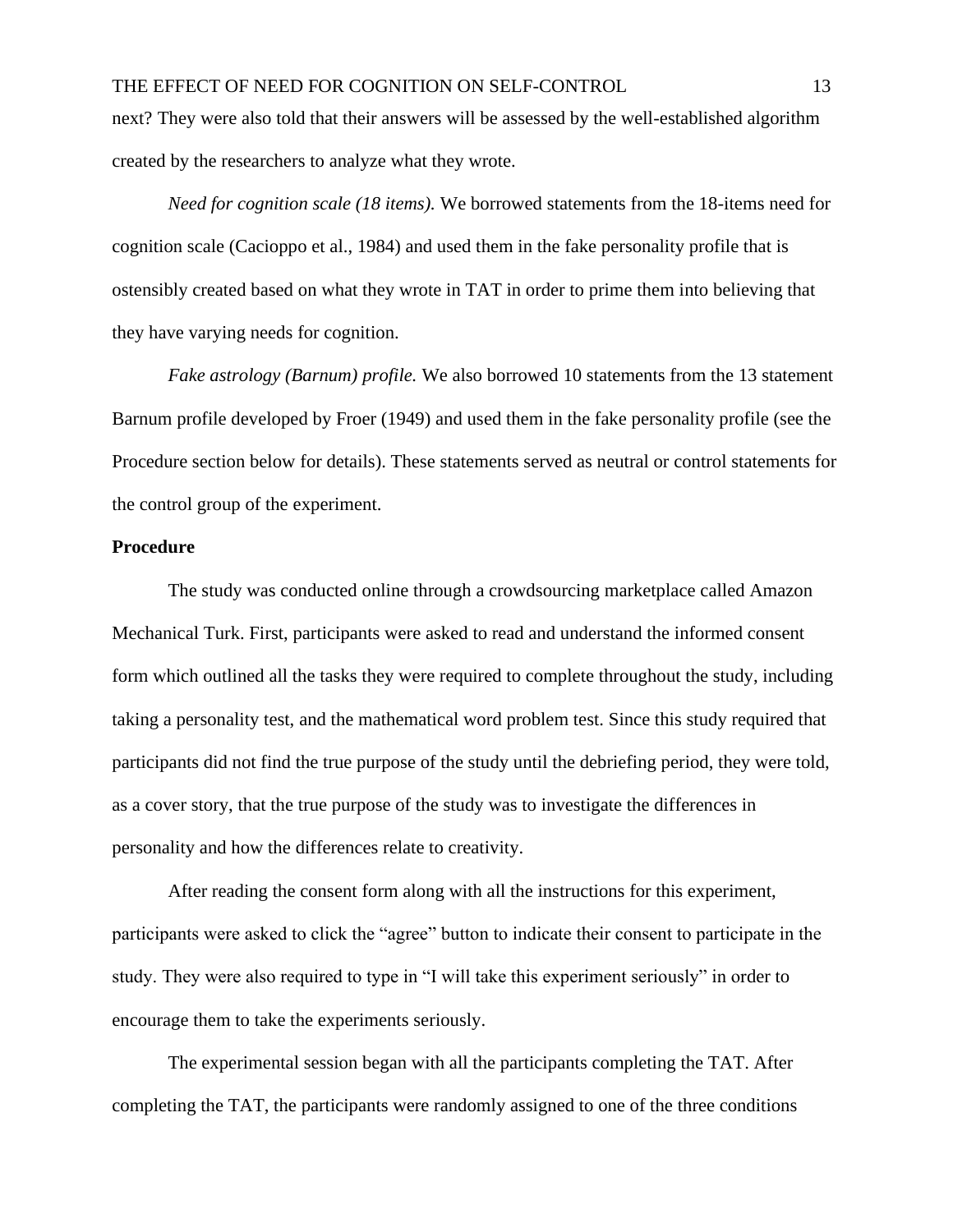(high need for cognition, low need for cognition, and control). By using the statements from the need for cognition scale, the participants in the first condition were primed to believe that they have a high need for cognition (e.g., "You like to think a lot," etc.). Similarly, by using the reverse statements from the need for cognition scale, the participants in the second condition were primed to believe that they have low need for cognition (e.g., "You don't like to think a lot"). The participants in the control group were given statements from the Barnum profile (e.g., "You have a great need for other people to like and admire you", "You have a tendency to be critical of yourself"). Participants were told that their responses would be analyzed using an algorithm designed for online testing purposes. The purpose of doing so was to make participants believe in the feedback they would receive. This task took approximately two to three minutes.

There was a forty-five seconds break after they were primed and during this break participants were encouraged to write as many statements as they could remember from their memory from the personality profiles given to them. We expected that doing so would make the priming effect stronger.

In the final section, all the participants were asked to take the mathematical word problems test (Kempter et al., 2011). A total of 10 questions ranging from easy (Subie had 3 euros. Then Philipp gave her 5 euros. How many euros does Sabine have now?) to complex (Lena has 3 euros. She is 8 years old. Karl is 2 years older than Lena. Lena has 4 euros less than Karl. Karl has 3 euros more than Timo. How many euros does Timo have?) were presented to the participants. They were told that the "End the Task" button would appear on the screen after a certain amount of time (i.e. three minutes) and that they would be allowed to terminate the task if they wished to. However, they were also encouraged to answer all the questions correctly in order to obtain more variance in the amount of time they spend on solving the problems. The total number of questions participants solved correctly was the operational definition for our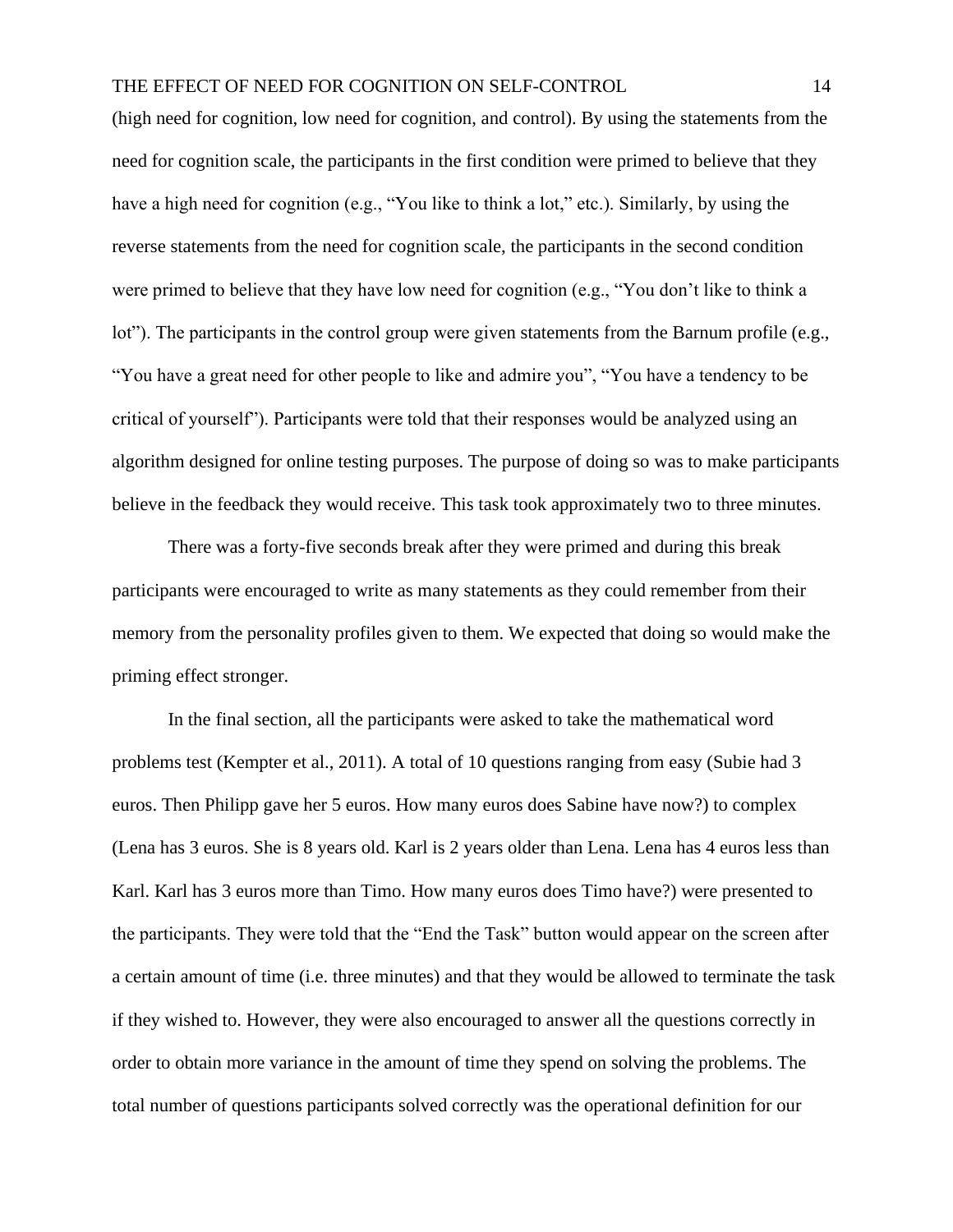dependent variable. We determined the effect on the dependent variable by calculating both the number of questions participants solve correctly and the total average time participants spend on the survey.

Finally, participants were debriefed about the real purpose of the experiment. At this point, if they completed the survey following the guidelines in the informed consent form, then were asked to include their unique Mechanical Turk code to be paid for their commission.

#### **Results**

To test our hypothesis, we ran a one-way ANOVA to check for the effects of the manipulation in need for cognition on self-control. We did not find a significant difference among the three groups,  $F(2, 132) = .23$ ,  $p > .05$ . We also conducted a one-way ANOVA to check if the manipulation had any effect on total time taken (another measure of self-control) to complete the survey. Again, we did not find any significant difference in the total time taken by participants to complete the survey among the three groups,  $F(2, 132) = .48$ ,  $p > .05$ . For easier interpretation of the results, the results have been reproduced and displayed in Table 1, Table 2, Figure 1, and Figure 2.

#### **Discussion**

Using self-control theory, we established that lack of self-control results in impulsive behavior and acts of violence and crime due to a desire for immediate gratification. Furthermore, using the elaboration likelihood model of persuasion and the self-control strength model, we suggested that self-control strength is like a muscle and can be strengthened with regular practice. We also suggested that people who enjoy effortful thinking will exert more self-control in a cognitive task. Using these models, we came up with the hypothesis that people who are primed to believe that they have a high need for cognition are more likely to solve more word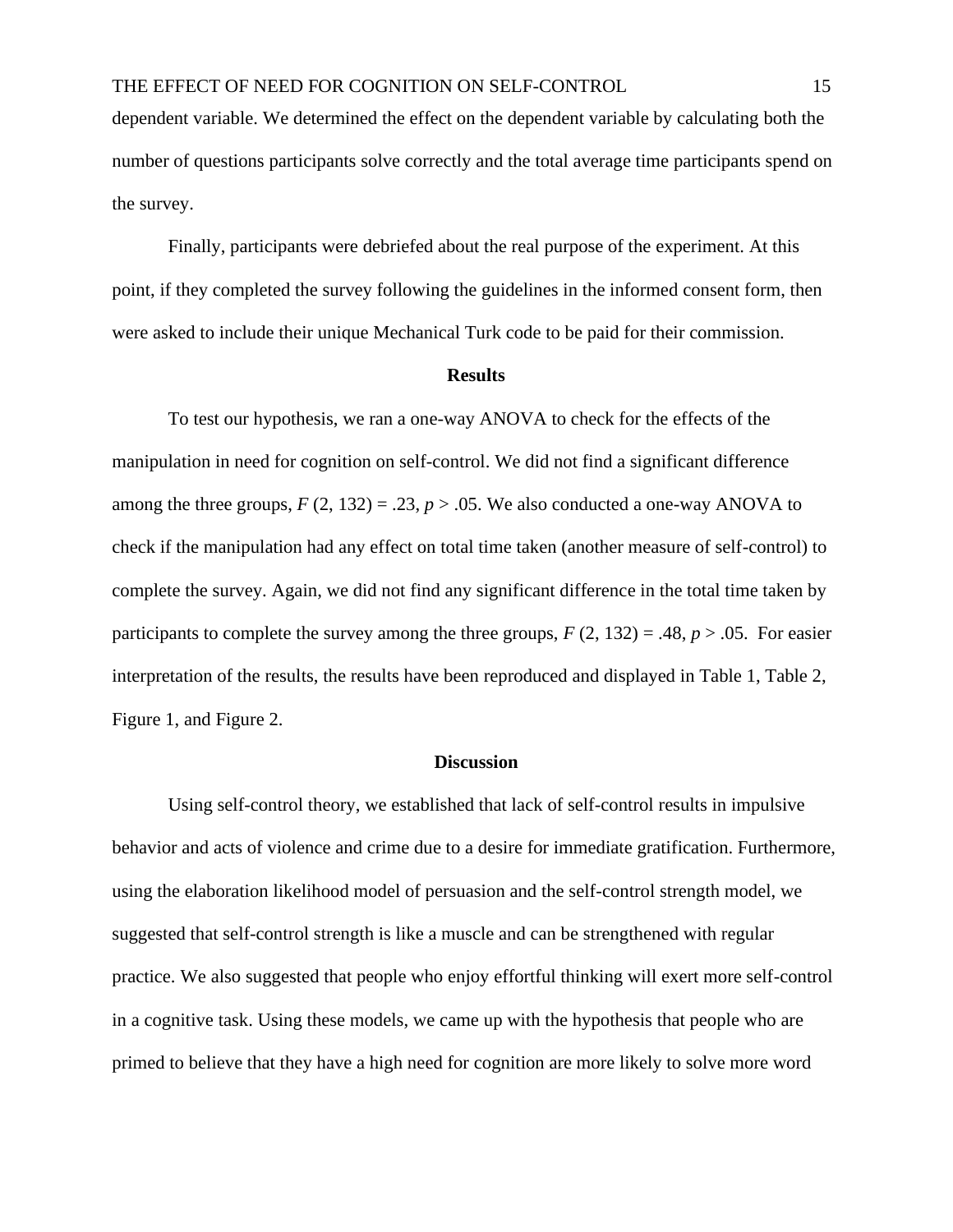problems than people who are primed to believe that they have a low need for cognition and the control group.

We did not find any support for our hypothesis. People who were primed to believe they have a high need for cognition did not solve more word problems on average than the other two groups. The elaboration likelihood model of persuasion and the self-control strength model suggest that the people in high NFC condition would solve more word problems because, first of all, if participants believe that they have a high NFC then, they would more likely pay attention to details and use the central processing route to solve word problems, and second, effortful information processing boosts the executive resource and therefore improves self-control capacity. However, our results did not confirm this prediction; participants in all groups scored similarly on the problems set on average and took a similar amount of time to complete the survey.

There were several limitations when conducting this study. First, we only recruited approximately 45 participants in each group (total of 135) because of our limited budget. Hence, it might be possible that the results did not support our hypothesis because of a small sample size. A larger sample size might have shown different results. Moreover, we were also running a higher risk of reducing the effectiveness of the random assignment, thereby introducing potential confounding variables in the study. There was also a high probability that the participants were not representative of the general population.

Another potential issue was the use of an online platform to recruit participants. Although the use of online platforms made it easier to recruit participants, there were many problems inherent in online studies. First, since there was an incentive and there was no physical interaction with the participants, there is no guarantee that the participants took this experiment seriously and that they took enough time for each section. Second, even though the recorded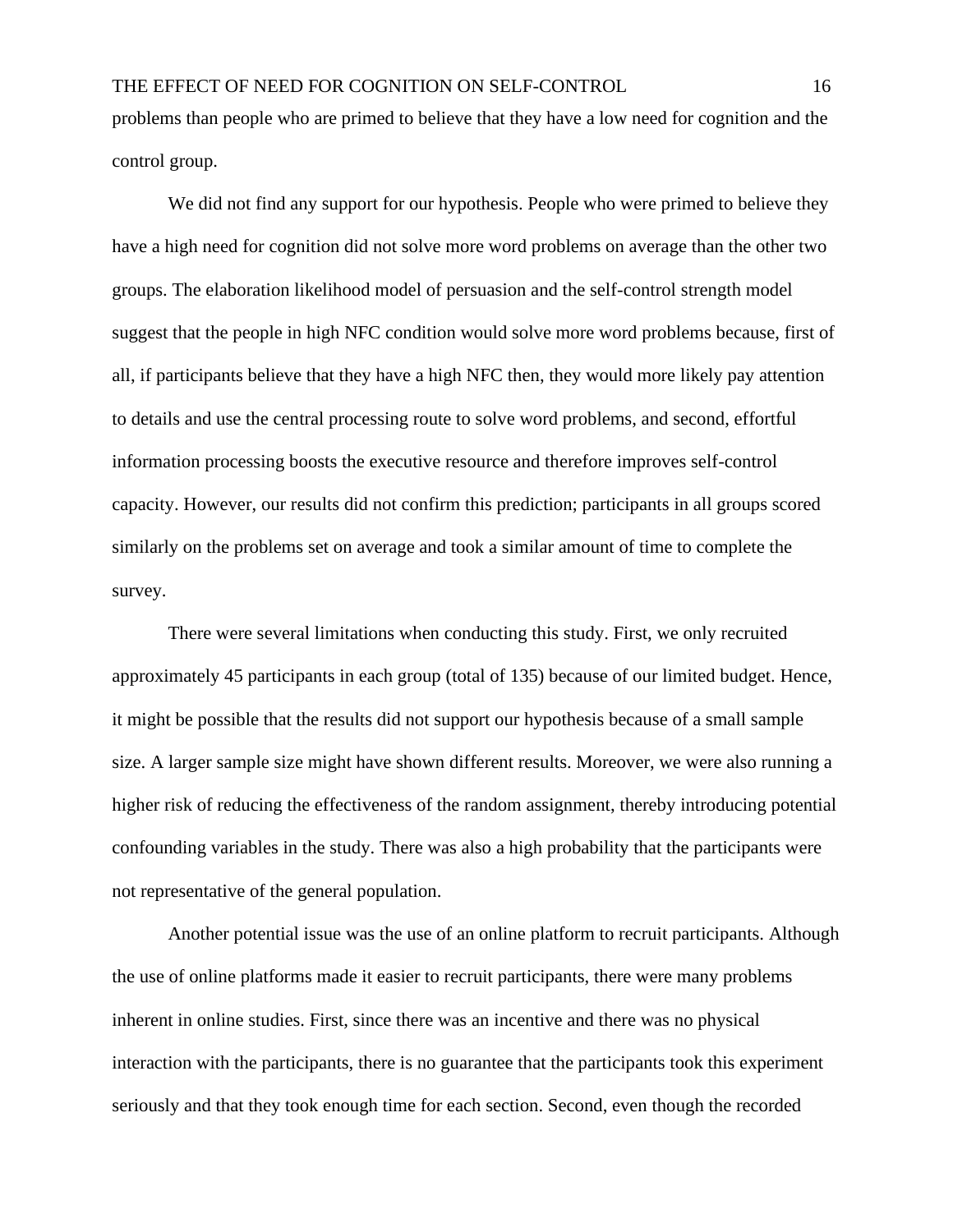responses were from different Amazon Mechanical Turk accounts, a number of responses from Asian participants from India (specifically, Chennai in India) were found to have the same exact geographical location. On top of that, the responses from these participants were suspiciously similar, such as writing the same responses for the TAT personality test, and a few responses were invalid (e.g., participants wrote, "I am a good worker. Please pay me.") Even though we filtered the data and rejected 62 participants due to the above-mentioned reasons, it was difficult to verify if there were other responses that could be from the same person or if there were "bots" contaminating the data sets. Finally, there is no way of knowing if the participants did not receive any help for the mathematical problems. For future studies, it would be advisable to run similar studies in a laboratory to ensure honest responses and prevent possible invalid or duplicate responses.

Even though the participants wrote the NFC associated with their group during the 45 seconds breaks, there is no way of telling if our manipulation did induce the intended NFC for the participants. For future studies, we would suggest researchers to make participants take a survey right after the manipulation phases in order to measure their level of NFC and to identify if the manipulation worked. We would also suggest researchers to conduct a pilot study in order to be sure the intended manipulation and intended dependent variables are being measured. Moreover, there might be better ways to manipulate NFC. Some research have demonstrated that brief mindfulness intervention can help to increase cognitive performance by reducing stress and anxiety, and making a person more focused (e.g., in a state of flow) (Beauchemin, Hutchins, & Patterson, 2008; Mrazek, Franklin, Phillips, Baird, & Schooler, 2013). It might be more effective to use some variation of mindfulness intervention to induce the high NFC condition together with the statements than simply making the participants read the statements.

Even though some research has been done to investigate the relationship between self-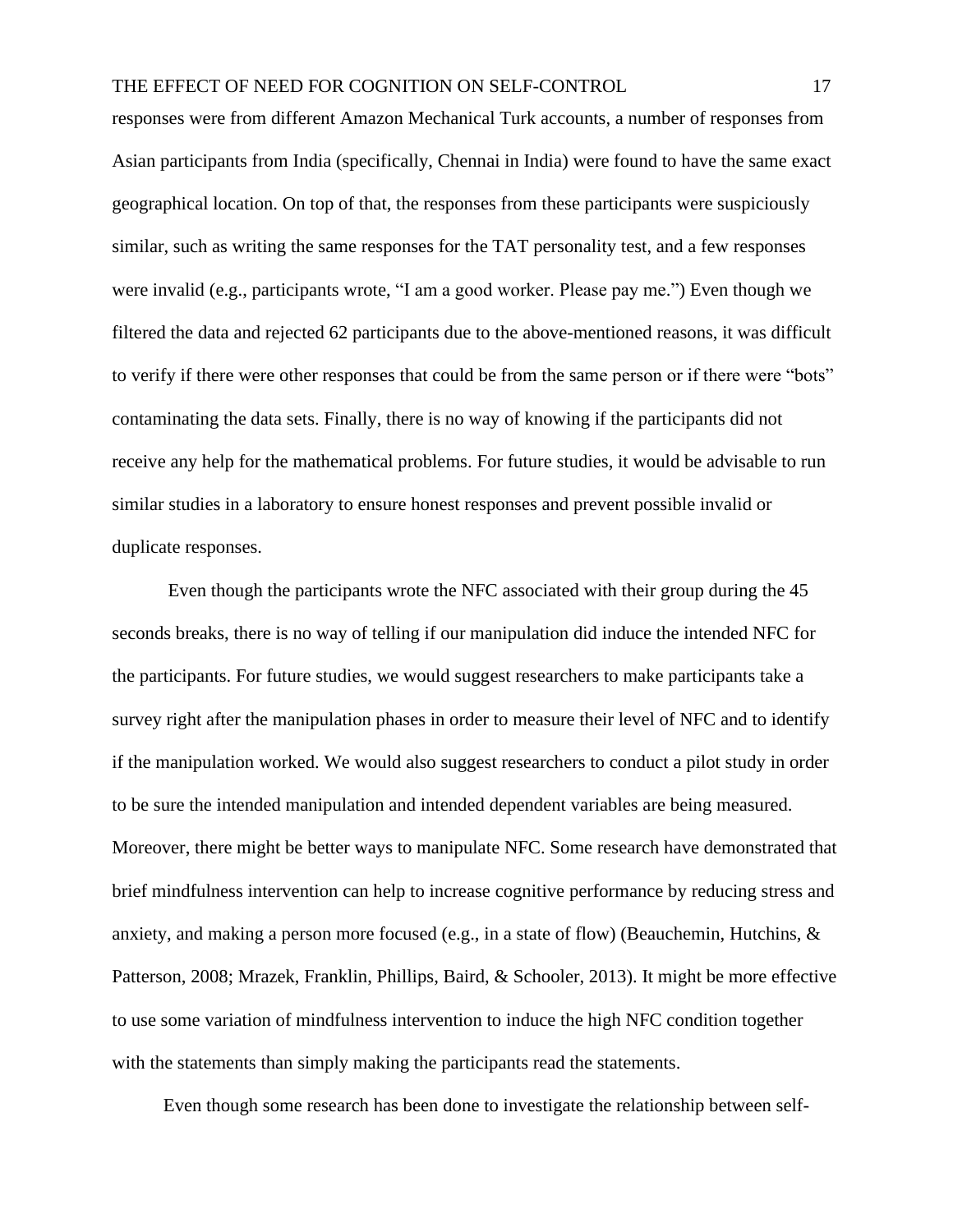control and the need for cognition there is much more that needs to be investigated. Future researchers interested in this field could investigate the cross-cultural aspects of need for cognition. Do people in collectivistic cultures exert self-control in the same way people in individualistic cultures do? Future researchers could also replicate this study in different Asian cultures to investigate and compare the findings. Finally, researchers are encouraged to use a variety of tasks to measure the level of self-control. Doing so might take us a step further to understanding the broader significance of self-control and need for cognition.

#### **Conclusion**

Self-control is a unique trait that has an effect in many domains of our lives. By learning how to increase self-control strength, people can have fewer self-defeating behaviors and are more likely to become more prominent and successful. It is important to note that self-control is a limited resource and gets depleted as we make decisions throughout the day. Hence, it is important to be able to learn how to regulate the amount of dispositional self-control strength we have.

As people with a higher level of need for cognition are more attentive to details and engage in slow, elaborate thinking, they tend to use the central processing route more than the peripheral route. This effortful cognitive processing depends on the same limited resource (i.e., self-control) that people depend on when making other decisions throughout the day (Schmeichel, et. al., 2003). Moreover, self-control is like a muscle and can be strengthened with practice. So, we can train ourselves to increase our overall level of self-control. Hence, by engaging in regular effortful thinking activities can help boost overall availability of self-control strength. This suggests that people with low dispositional NFC can improve their self-control strength by regularly engaging effortful thinking activities and in turn increase their NFC levels.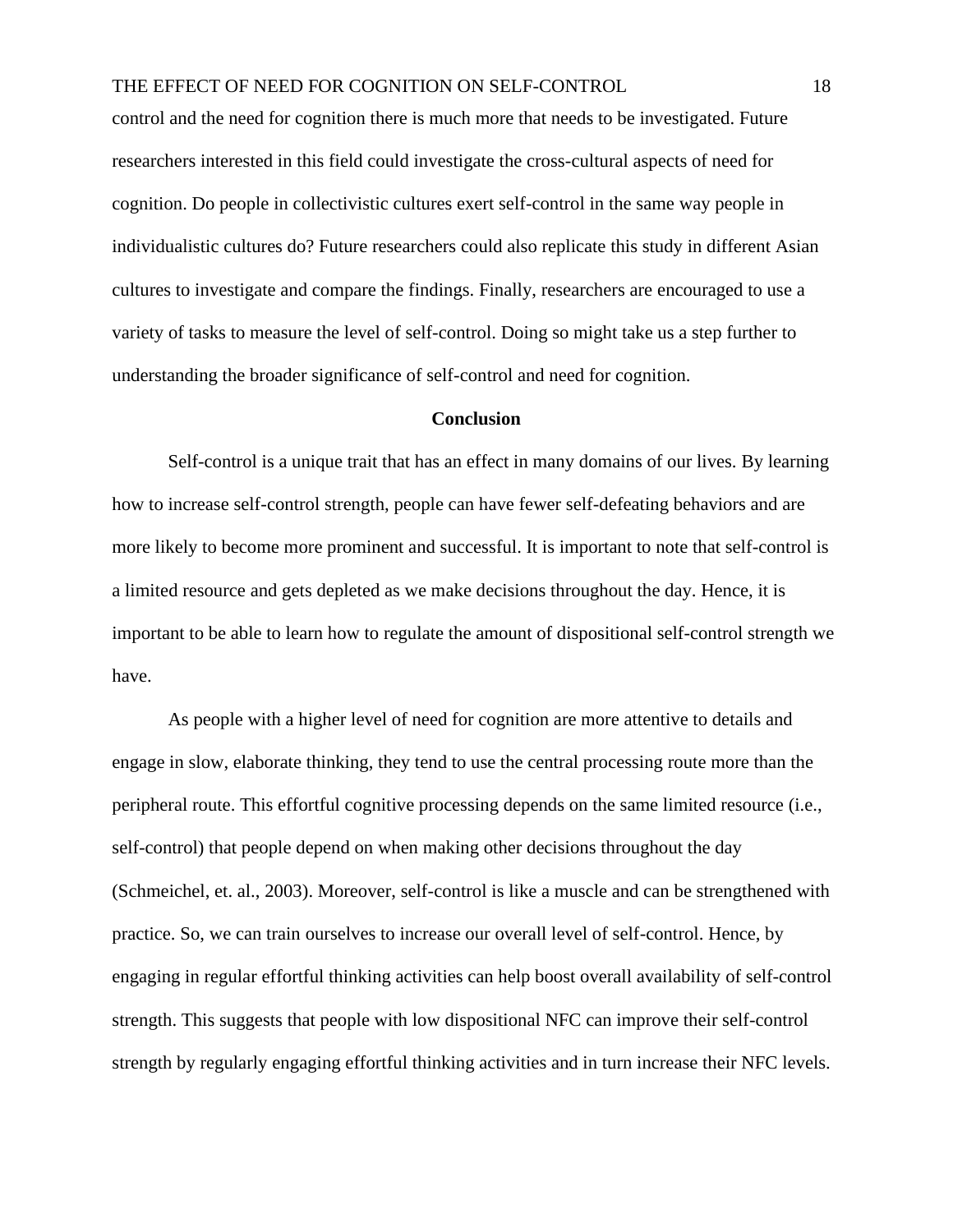While the present study did not support our hypothesis that people who are primed to high NFC are more likely to solve more mathematical word problem sets and take more time to complete the survey as they are more likely to use effortful and deliberate thinking, it is possible that a future study with an improved experimental design may be able to find a stronger relationship between NFC and self-control.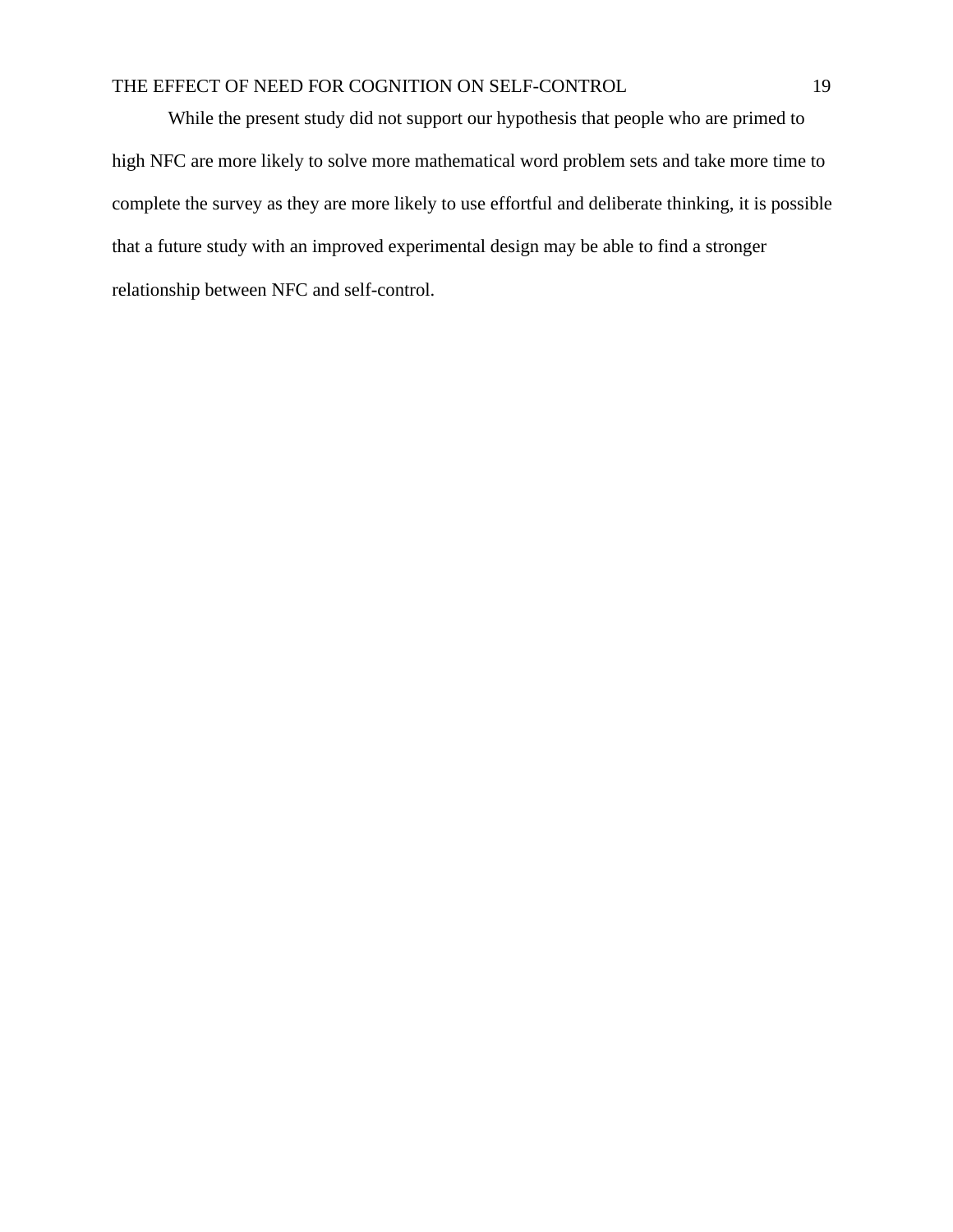- Baumeister, R. F., Bratslavsky, E., Muraven, M., & Tice, D. M. (1998). Ego-depletion: Is the active self a limited resource?*Journal of Personality and Social Psychology*, *74*, 1252– 1265. http://dx.doi.org/10.1037/0022-3514.74.5.1252
- Baumeister, R. F., Gailliot, M., DeWall, C. N., & Oaten, M. (2006). Self-Regulation and Personality: How Interventions Increase Regulatory Success, and How Depletion Moderates the Effects of Traits on Behavior. *Journal of Personality*, *74*(6), 1773–1801. https://doi.org/10.1111/j.1467-6494.2006.00428.x
- Baumeister, R. F., Vohs, K. D., & Tice, D. M. (2007). The strength model of self-control. *Current Directions in Psychological Science*, *16*(6), 351–355. https://doi.org/10.1111/j.1467-8721.2007.00534.x
- Baumeister, R., Heatherton, T., & Tice, D. (1994). *Losing control: How and why people fail at self-regulation*. San Diego: Academic Press
- Beauchemin, J., Hutchins, T. L., & Patterson, F. (2008). Mindfulness meditation may lessen anxiety, promote social skills, and improve academic performance among adolescents with learning disabilities. *Complementary Health Practice Review,* 13, 34-45. https://doi.org/10.1177%2F1533210107311624
- Cacioppo, J. T., & Petty, R. E. (1982). The need for cognition. *Journal of Personality and Social Psychology*, *42*(1), 116–131. https://doi.org/10.1037/0022-3514.42.1.116
- Cacioppo, J. T., Pett, R. E., & Stoltenberg, C. D. (1985). Processes of social influence: The Elaboration Likelihood model of persuasion. In P. C. Kendall (Ed.), *Advances in cognitive-behavioral research and therapy, Vol. 4.* (pp. 215–274). San Diego, CA: Academic Press. Retrieved from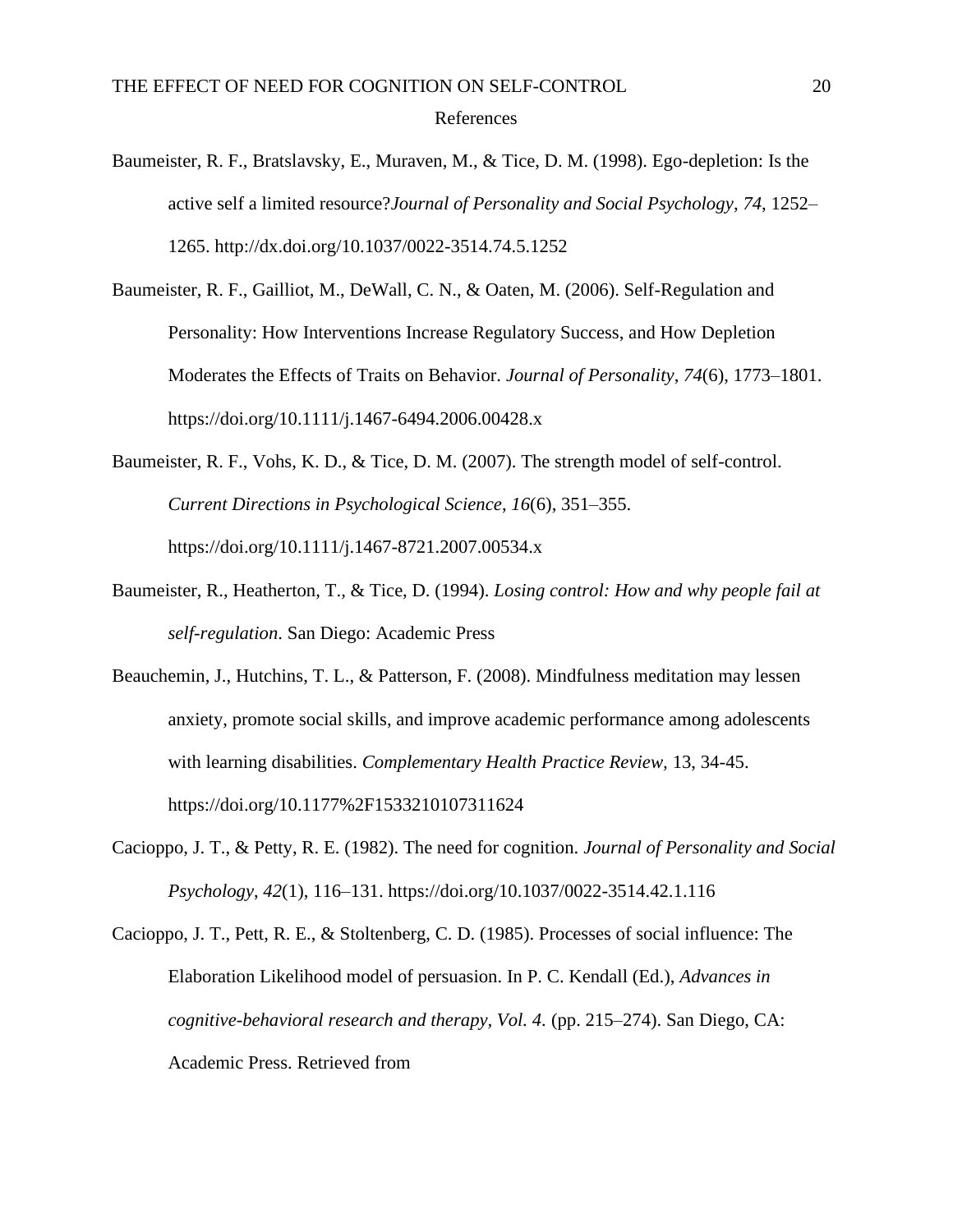1985-97241-006&site=ehost-live

Cacioppo, J. T., Petty, R. E., & Kao, C. F. (1984). The efficient assessment of need for cognition. *Journal of Personality Assessment*, *48*(3), 306–307.

https://doi.org/10.1207/s15327752jpa4803\_13

- Cass Sunstein and Richard Thaler (2008). Human Frailty Caused This Crisis. *Financial Times*. https://www.ft.com/content/ac2839ac-b015-11dd-a795-0000779fd18c
- Cohen, A. R., Stotland, E., & Wolfe, D. M. (1955). An experimental investigation of need for cognition. *The Journal of Abnormal and Social Psychology*, *51*(2), 291–294. https://doi.org/10.1037/h0042761
- Daly, M., Delaney, L., Egan, M., & Baumeister, R. (2015). Childhood self-control and unemployment throughout the life span: Evidence from two british cohort studies. Psychological Science, 26(6), 709-23. doi:10.1177/0956797615569001
- Dewall, C. N., Baumeister, R. F., Stillman, T. F., & Gailliot, M. T. (2007). Violence restrained: Effects of self-regulation and its depletion on aggression. *Journal of Experimental Social Psychology*, *43*(1), 62–76. https://doi.org/10.1016/j.jesp.2005.12.005
- Elias, S., & Loomis, R. (2002). Utilizing need for cognition and perceived self-efficacy to predict academic performance. *Journal of Applied Social Psychology, 32*, 1687-1702. https://doi.org/10.1111/j.1559-1816.2002.tb02770.x
- Forer, B. R. (1949). The fallacy of personal validation: a classroom demonstration of gullibility. *The Journal of Abnormal and Social Psychology*, *44*(1), 118–123. https://doi.org/10.1037/h0059240
- Grass, J., Strobel, A., & Strobel, A. (2017). Cognitive investments in academic success: The role of need for cognition at university. *Frontiers in Psychology*, *8*. Retrieved from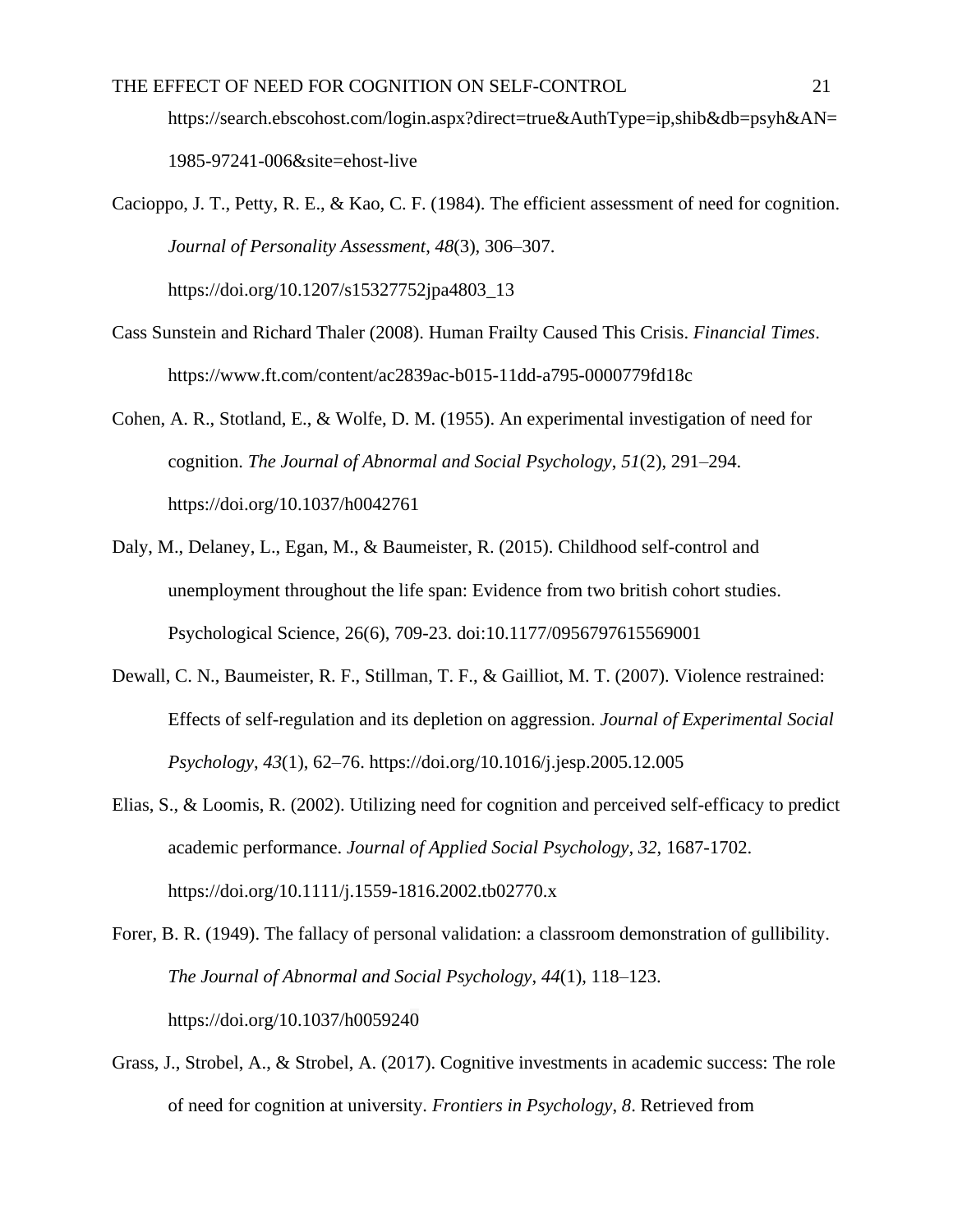2017-26352-001&site=ehost-live

- Halperin, K. M., & Snyder, C. R. (1979). Effects of enhanced psychological test feedback on treatment outcome: Therapeutic implications of the Barnum effect. *Journal of Consulting and Clinical Psychology*, *47*(1), 140–146.<https://doi.org/10.1037/0022-006X.47.1.140>
- Hankonen, N., Kinnunen, M., Absetz, P., & Jallinoja, P. (2014). Why do people high in selfcontrol eat more healthily? Social cognitions as mediators. *Annals of Behavioral Medicine*, *47*(2), 242–248. https://doi.org/10.1007/s12160-013-9535-1
- Hofmann, W., Friese, M., & Strack, F. (2009). Impulse and Self-Control from a Dual-Systems Perspective. *Perspectives on Psychological Science, 4*(2), 162-176. Retrieved January 10, 2020, from www.jstor.org/stable/40212310
- Kahneman, Daniel (2011). *Thinking Fast and Slow*. New York: Farrar, Straus and Giroux
- Kempert, S., Saalbach, H., & Hardy, I. (2011). Mathematical Word Problems With and Without Distractors (English Translations). *PsycTESTS*. https://doi.org/Full text; 999906362\_full\_001.pdf
- Kim, J., Hong, H., Lee, J., & Hyun, M.-H. (2017). Effects of time perspective and self-control on procrastination and Internet addiction. *Journal of Behavioral Addictions*, *6*(2), 229–236. https://doi.org/10.1556/2006.6.2017.017
- King, K. M., Fleming, C. B., Monahan, K. C., & Catalano, R. F. (2011). Changes in self-control problems and attention problems during middle school predict alcohol, tobacco, and marijuana use during high school. *Psychology of Addictive Behaviors*, *25*(1), 69–79. https://doi.org/10.1037/a0021958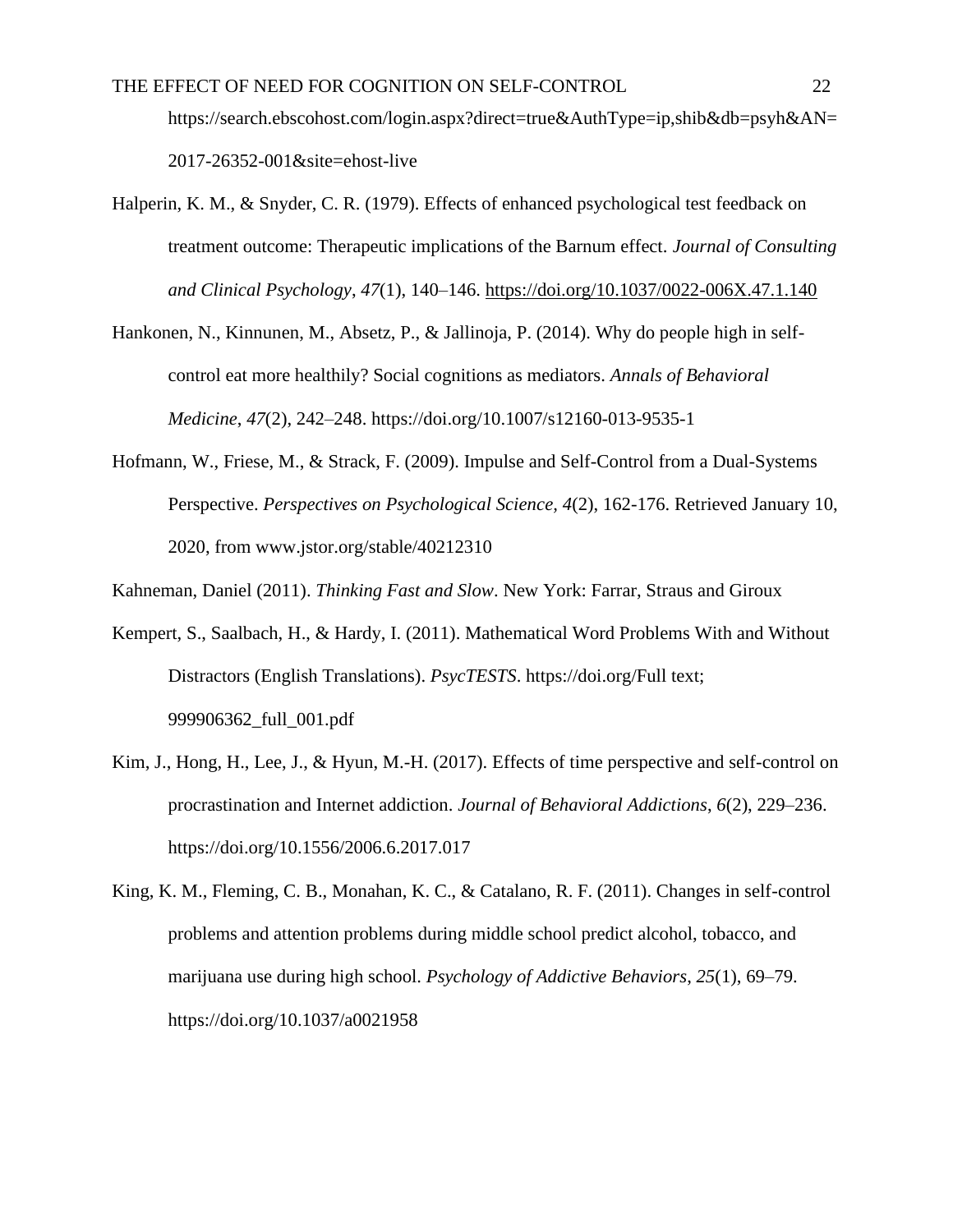- Morgan, C. D., & Murray, H. A. (1935). A method for investigating fantasies: the thematic apperception test. *Archives of Neurology & Psychiatry*, *34*, 289–306. https://doi.org/10.1001/archneurpsyc.1935.02250200049005
- Mrazek, M. D., Franklin, M. S., Phillips, D. T., Baird, B., & Schooler, J. W. (2013). Mindfulness training improves working memory capacity and GRE performance while reducing mind wandering. *Psychological Science*, *24*(5), 776–781. https://doi.org/10.1177/0956797612459659
- Nishiguchi, Y., Mori, M., & Tanno, Y. (2018). Need for cognition promotes adaptive style of self‐focusing with the mediation of effortful control. *Japanese Psychological Research*, *60*(1), 54–61. https://doi.org/10.1111/jpr.12167
- Quinn, P. D., & Fromme, K. (2010). Self-regulation as a protective factor against risky drinking and sexual behavior. *Psychology of Addictive Behaviors*, *24*(3), 376–385. https://doi.org/10.1037/a0018547
- Quinn, P. D., & Fromme, K. (2010). Self-regulation as a protective factor against risky drinking and sexual behavior. *Psychology of Addictive Behaviors*, *24*(3), 376–385. https://doi.org/10.1037/a0018547
- Schmeichel, B. J., Vohs, K. D., & Baumeister, R. F. (2003). Intellectual performance and ego depletion: Role of the self in logical reasoning and other information processing. *Journal of Personality and Social Psychology*, *85*(1), 33–46. https://doi.org/10.1037/0022- 3514.85.1.33
- Snyder, C., Shenkel, R., & Lowery, C. (1977). Acceptance of personality interpretations: The "barnum effect" and beyond. *Journal of Consulting and Clinical Psychology, 45*(1), 104- 114. doi:10.1037//0022-006X.45.1.104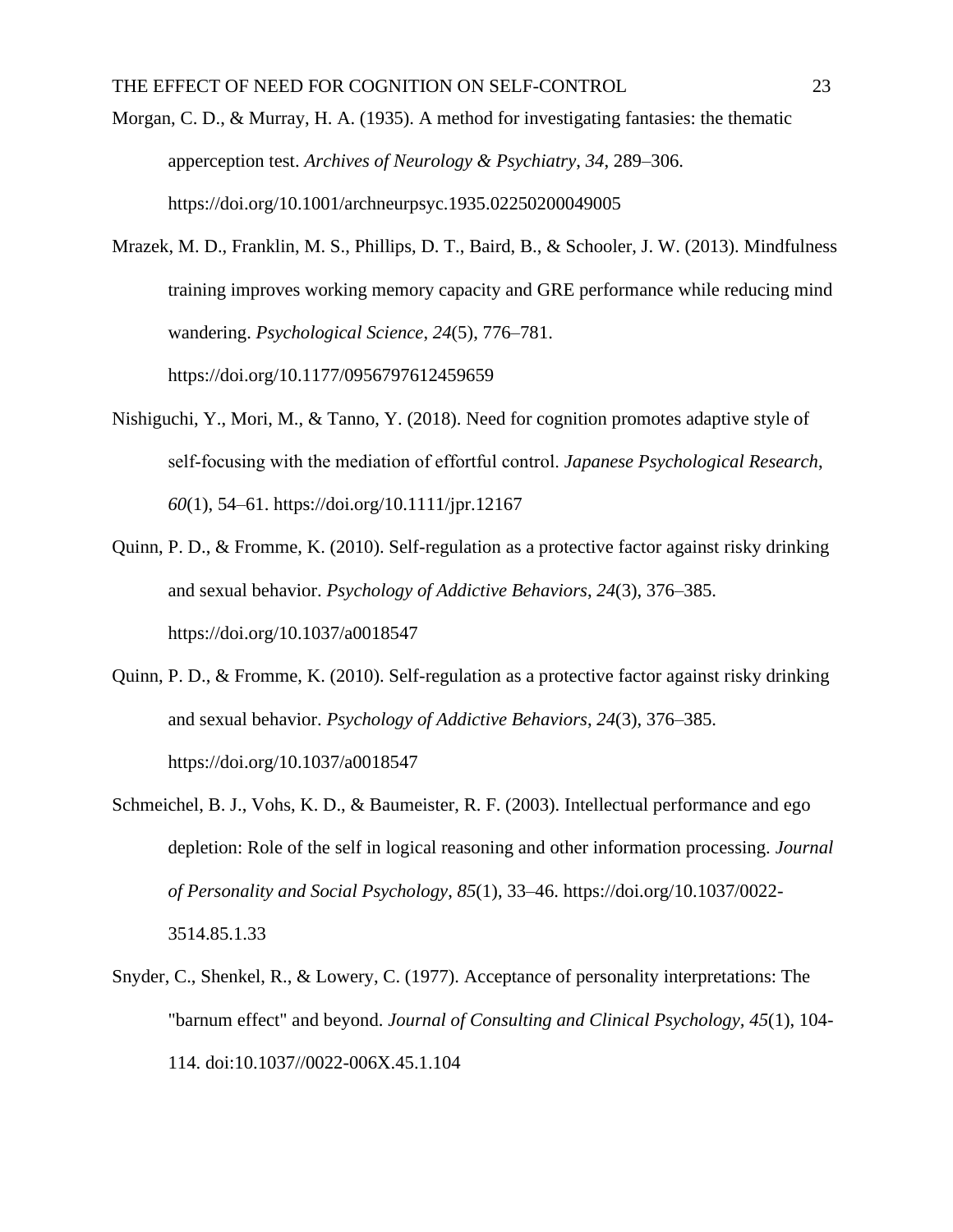- Strobel, A., Fleischhauer, M., Luong, C., & Strobel, A. (2018). Predicting everyday life behavior by direct and indirect measures of need for cognition. *Journal of Individual Differences*, *39*(2), 107–114. https://doi.org/10.1027/1614-0001/a000255
- Tangney, J. P., Baumeister, R. F., & Boone, A. L. (2004). High self-control predicts good adjustment, less pathology, better grades, and interpersonal success. *Journal of Personality*, *72*(2), 271–324. https://doi.org/10.1111/j.0022-3506.2004.00263.x
- Watson, S. J., & Milfont, T. L. (2017). A short-term longitudinal examination of the associations between self-control, delay of gratification and temporal considerations. *Personality & Individual Differences*, *106*, 57–60. https://doi.org/10.1016/j.paid.2016.10.023
- Wolfe, S. E., Reisig, M. D., & Holtfreter, K. (2016). Low self-control and crime in late adulthood. *Research on Aging*, *38*(7), 767–790.

https://doi.org/10.1177/0164027515604722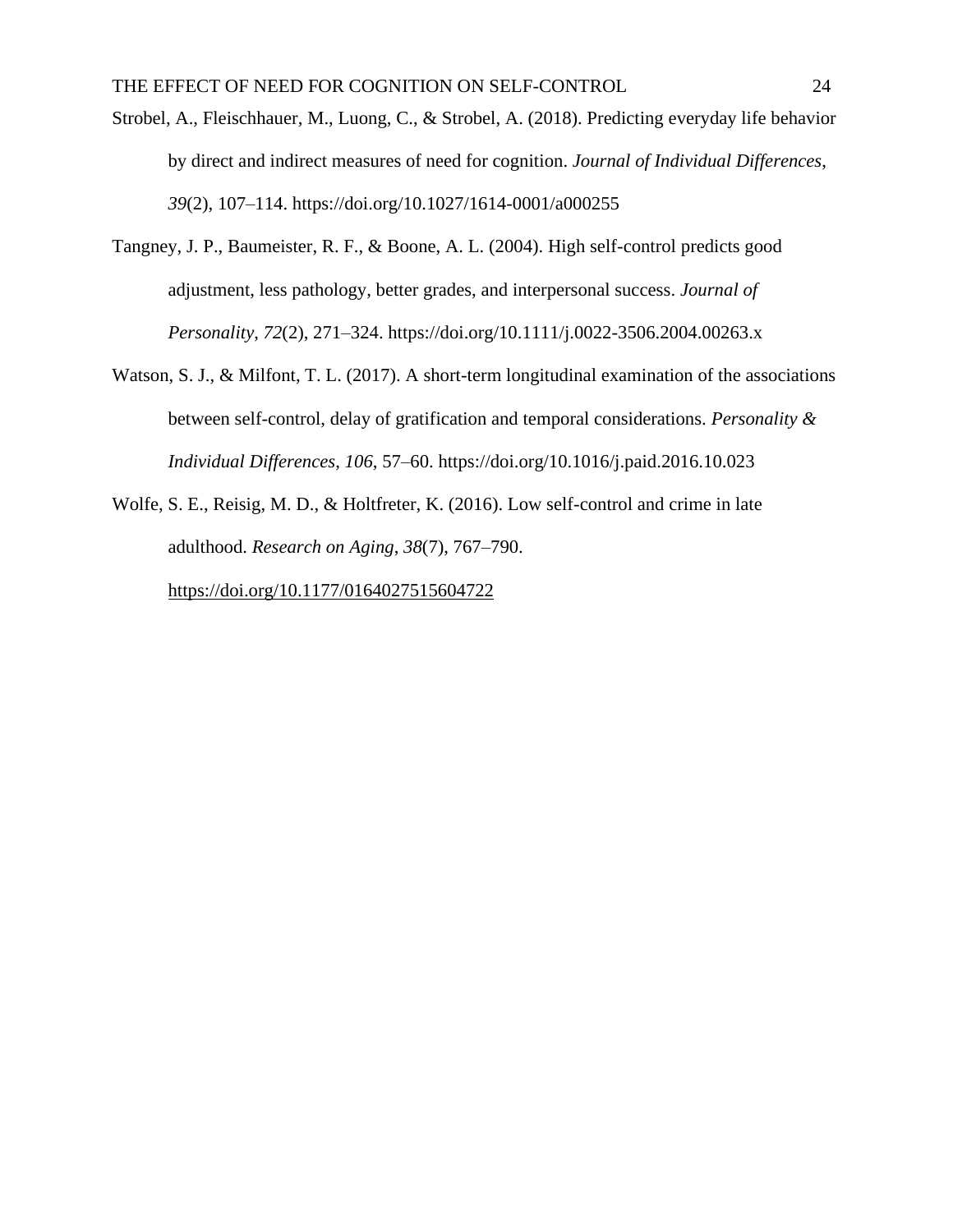#### **Author Note**

I would like to thank my supervisor, advisor, and mentor, Dr. Seiji Takaku, for his guidance, continuous support, and encouragement. This project would not have been possible without his expertise. I would also like to thank all my fellow Capstone group members for giving me suggestions and asking me questions to help me refine and improve my study. Finally, I would like to thank all the participants who sincerely contributed their time and effort towards this project.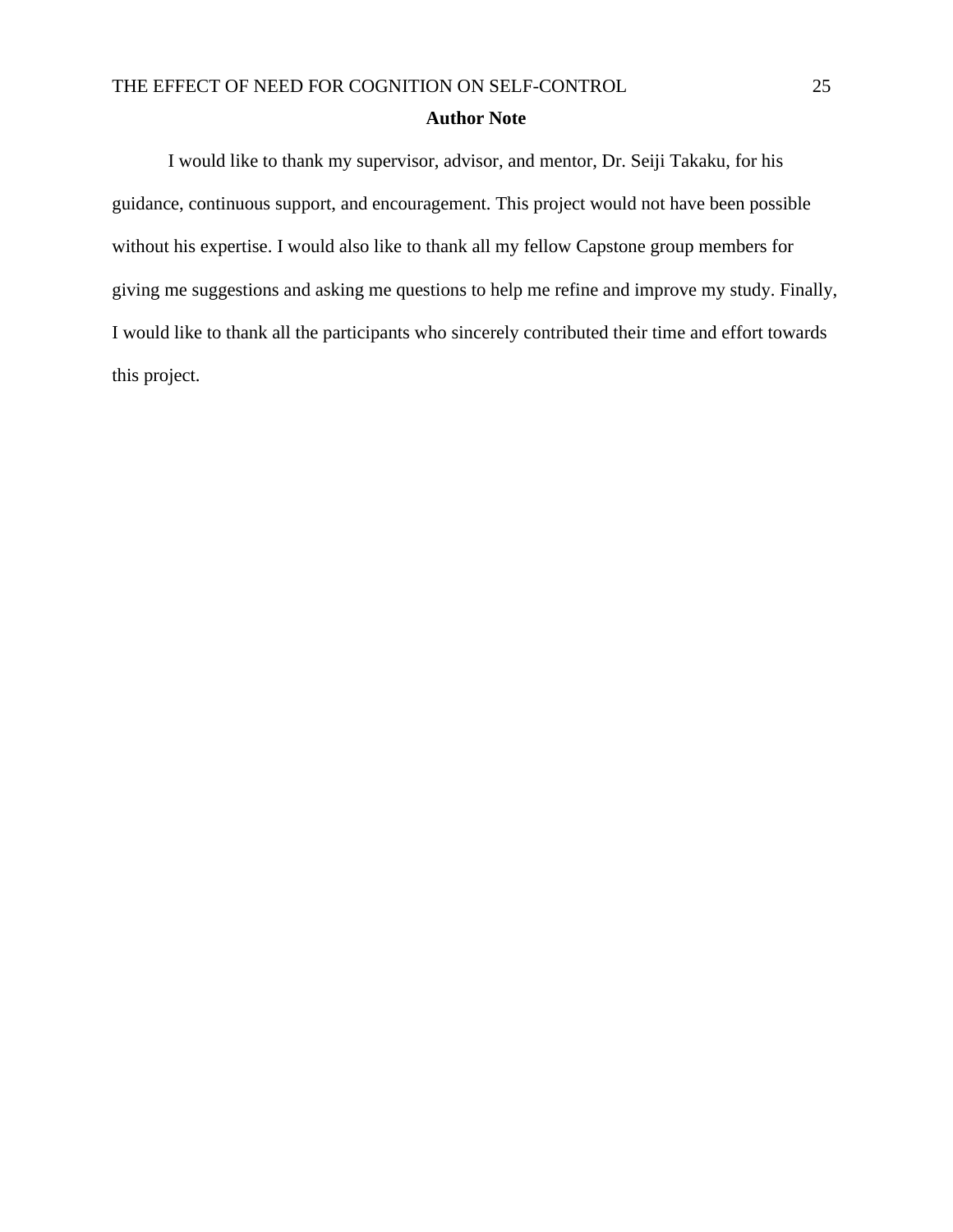Table 1.

|                          | Mean | <b>Standard Deviation (SD)</b> |
|--------------------------|------|--------------------------------|
| High Need for Cognition  | 6.70 | 2.32                           |
| Low Need for Cognition   | 6.40 | 2.22                           |
| <b>Control Condition</b> | 6.67 | 2.67                           |

*Descriptive Statistics for The Effect of Need for Cognition on Number of Problems Solved*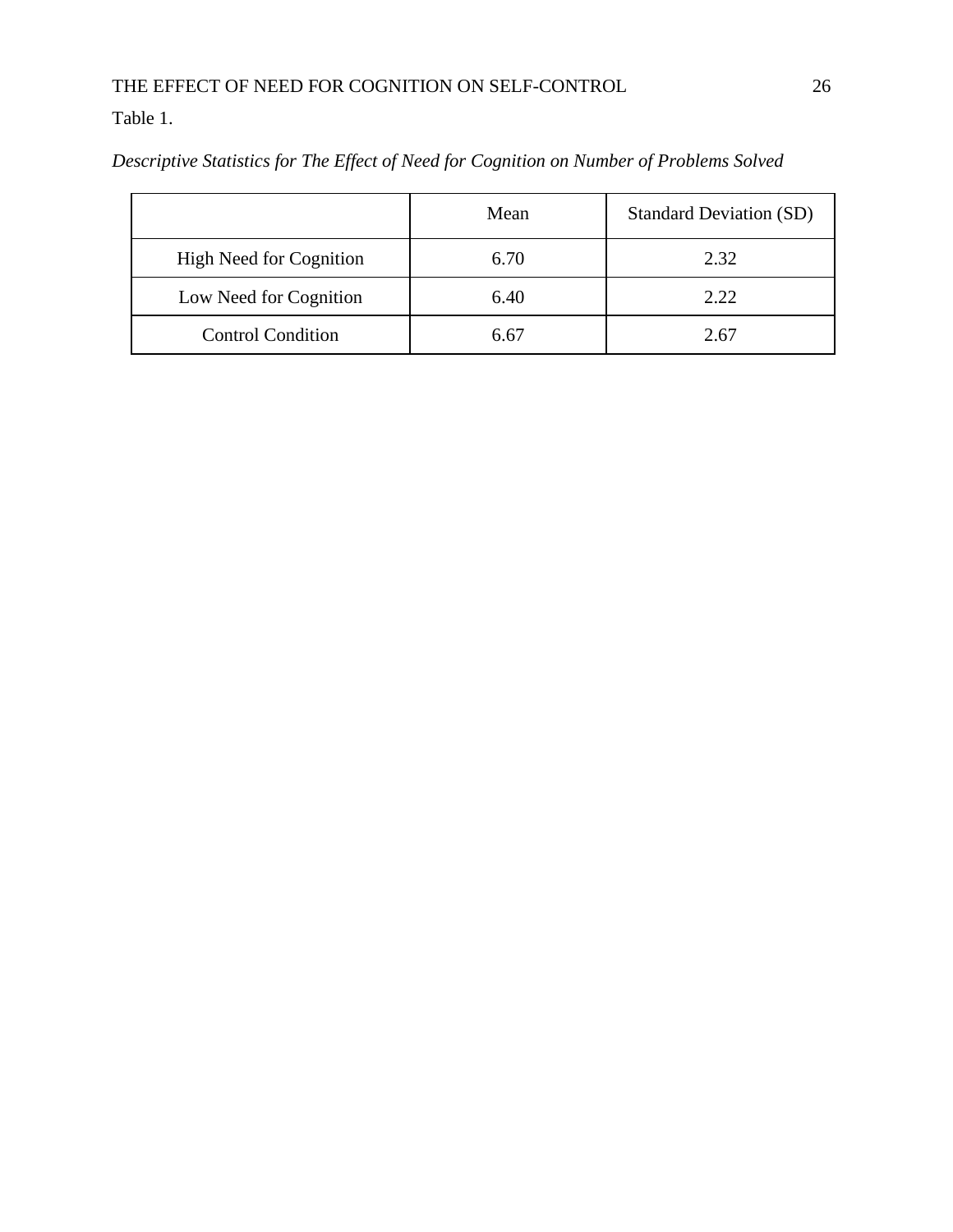Table 2.

|                                | Mean (in minutes) | Standard Deviation (SD) (in<br>minutes) |
|--------------------------------|-------------------|-----------------------------------------|
| <b>High Need for Cognition</b> | 14.83             | 6.24                                    |
| Low Need for Cognition         | 14.08             | 6.41                                    |
| <b>Control Condition</b>       | 13.57             | 5.47                                    |

*Descriptive Statistics for The Total Time Taken (in minutes) to Complete the Survey*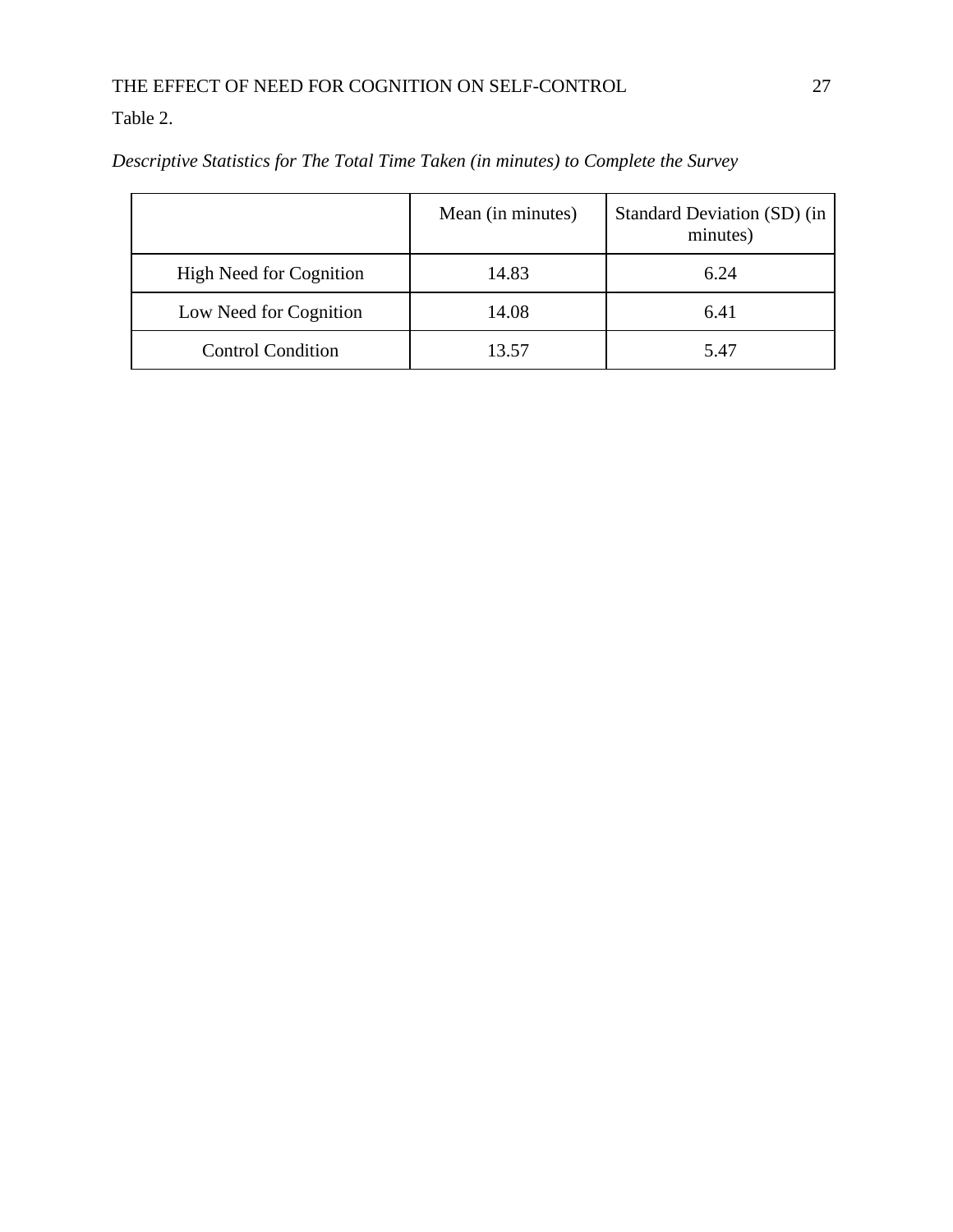

*Figure 1. The Effect of Need for Cognition on Number of Problems Solved*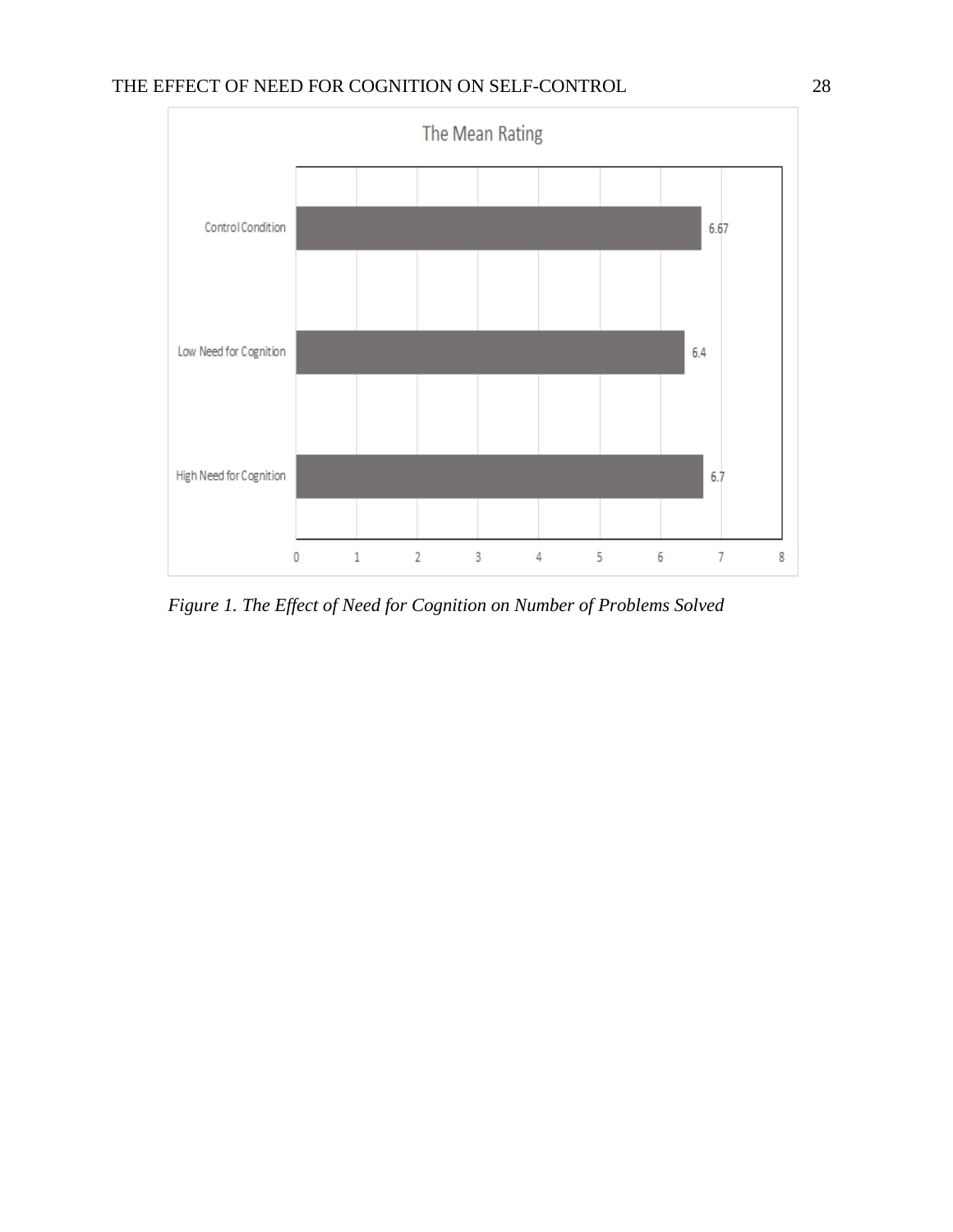

*Figure 2. The Total Time Taken to Complete the Word Problem Set*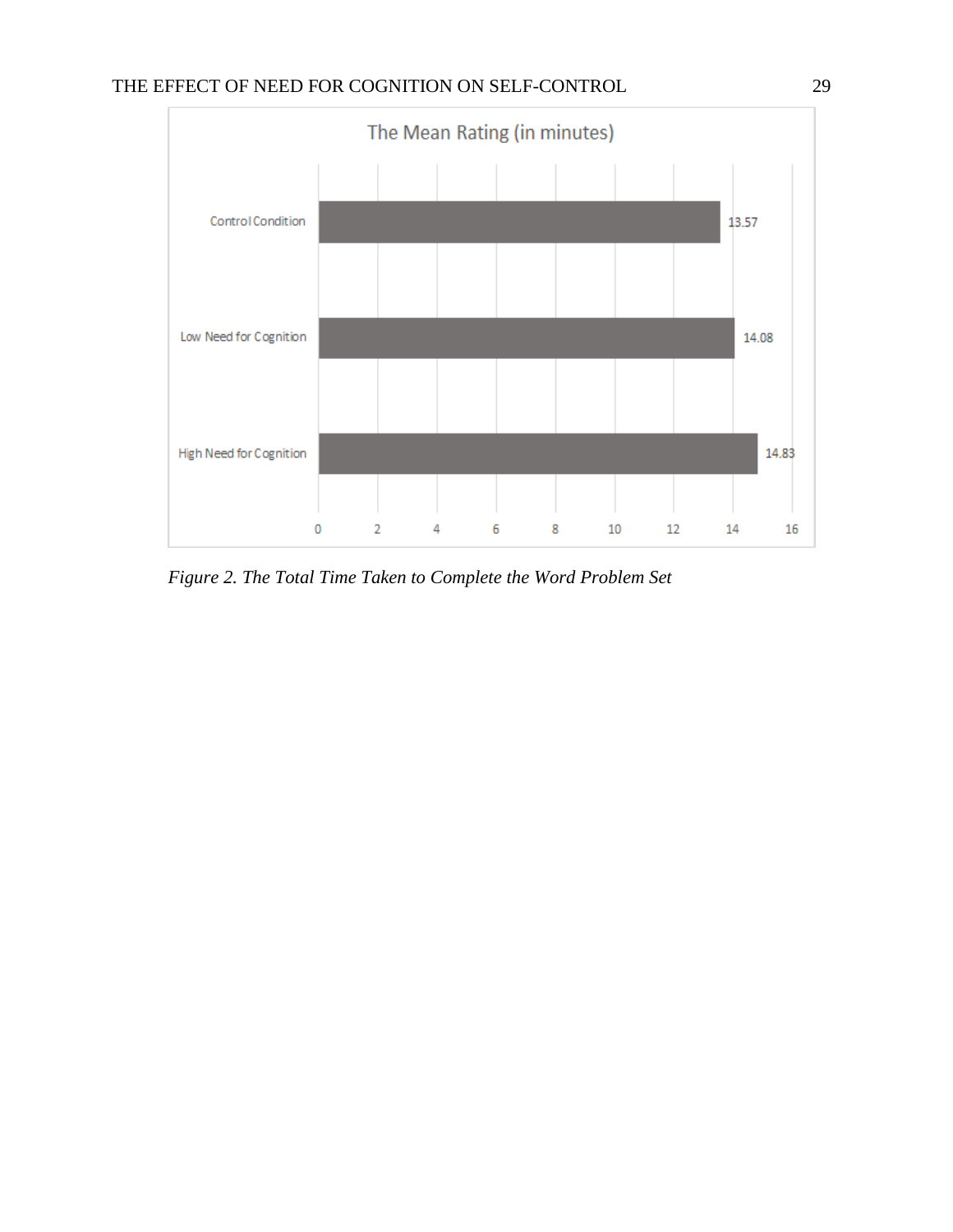#### **Appendix A**

#### Informed Consent Form

You are invited to be a participant in a research project that investigates the relationship between people's personalities and their effect on creativity to be conducted at Soka University of America during the spring semester. This study involved a web-based experiment, and you will be asked to take a personality test, complete a mathematical word problems test, and answer one question survey. The principal investigator for this study is Dr. Seiji Takaku and the co-investigator is Arjab Dhakal.

Please take time to complete the experiment.

- **•** You are unable to complete the survey using a mobile phone.
- Please read and follow instructions, responding directly to questions asked.
- Your responses will be treated anonymously.
- You will be paid \$1.60 upon completion of the survey.
- You are ineligible for payment if you do not complete the survey.
- Please allow up to 7 working days for the payment.

**•** Your participation in this study is completely voluntary, and you may stop at anytime. If you withdraw from the experiment you will not be paid.

**•** The experiment should take approximately 12 minutes.

As a token of appreciation, you will receive a compensation of \$1.60 upon satisfactory completion of the survey. Please note that we will be unable to compensate you if you do not complete the survey in full or your answers reflect an inability to follow instructions.

At the end of the experiment, we will review your responses and you will be paid the specified amount posted. If you have further questions about this project, feel free to contact Dr. Seiji Takaku at stakaku@soka.edu or (+1 949-480-4058). If you have questions about your rights as a research participant, please contact the **Soka University Institutional Review Board at sua\_irb@soka.edu or (+1 949-480-4387).** 

### **This study (IRB Project ID: 19F15) was approved by Soka University's IRB on January 27, 2020. This approval will end on May 25, 2020.**

If you have read and understand the information provided on this page, please type that you will take this experiment seriously and whether you consent to participate in this study in the box provided below. If you consent to participate, you are not waiving any legal claims, rights or remedies associated with your participation in this research study.

I will take this experiment seriously. [ ] I consent [ ] I do not consent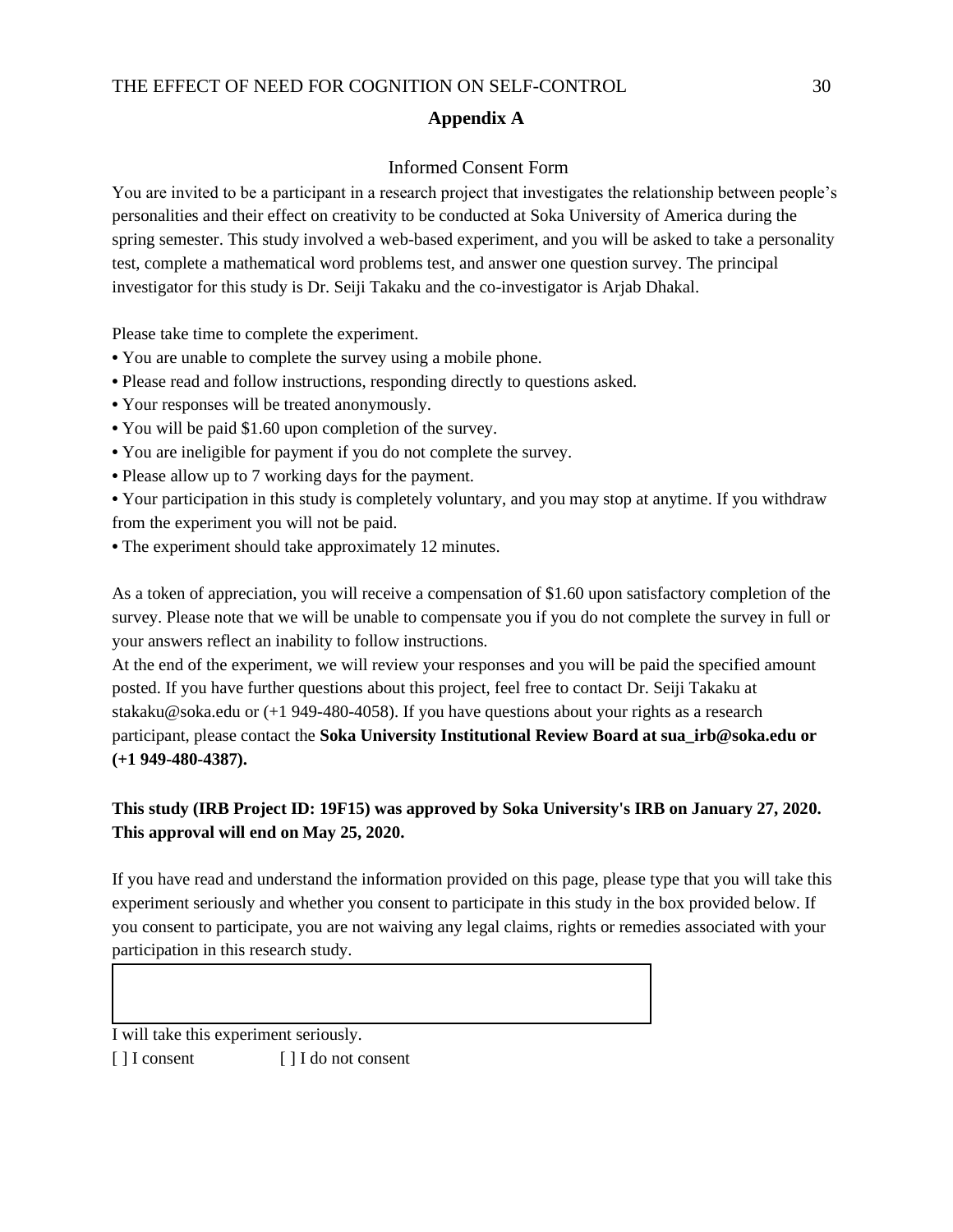## THE EFFECT OF NEED FOR COGNITION ON SELF-CONTROL 31 **Appendix B**

## Thematic Apperception Test

Instruction: Please write three sentences for each picture you see below. You can be imaginative, but you can also try to portray what the scenario is like, what led to the situation depicted in the picture, and what the characters might be thinking, feeling, and wishing. You can answer the following questions for each of the pictures below. (1) What is happening? (2) Why is this happening? (3) What will happen next?



- 1.
- 2.
- 3.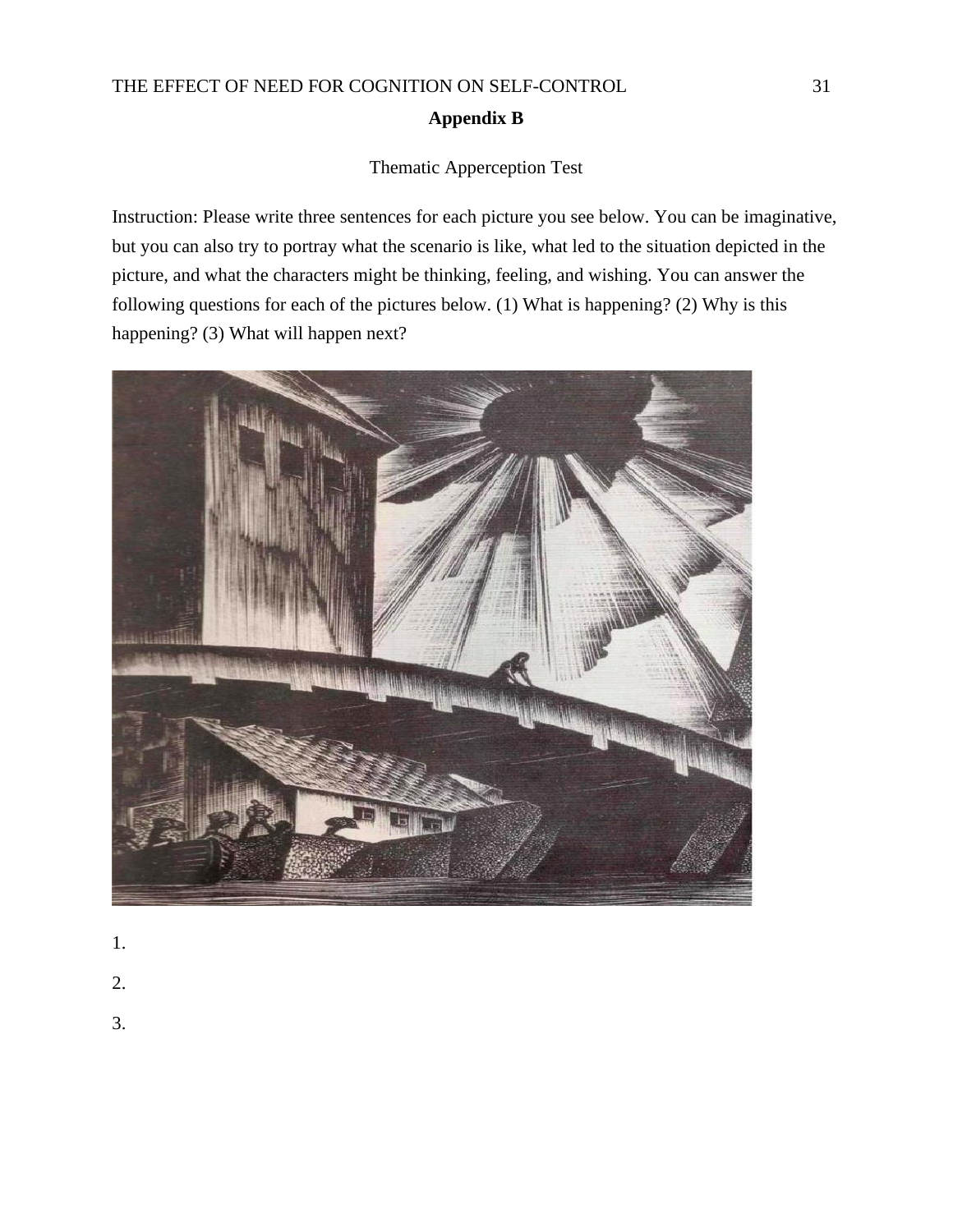

- 1.
- 2.
- 
- 3.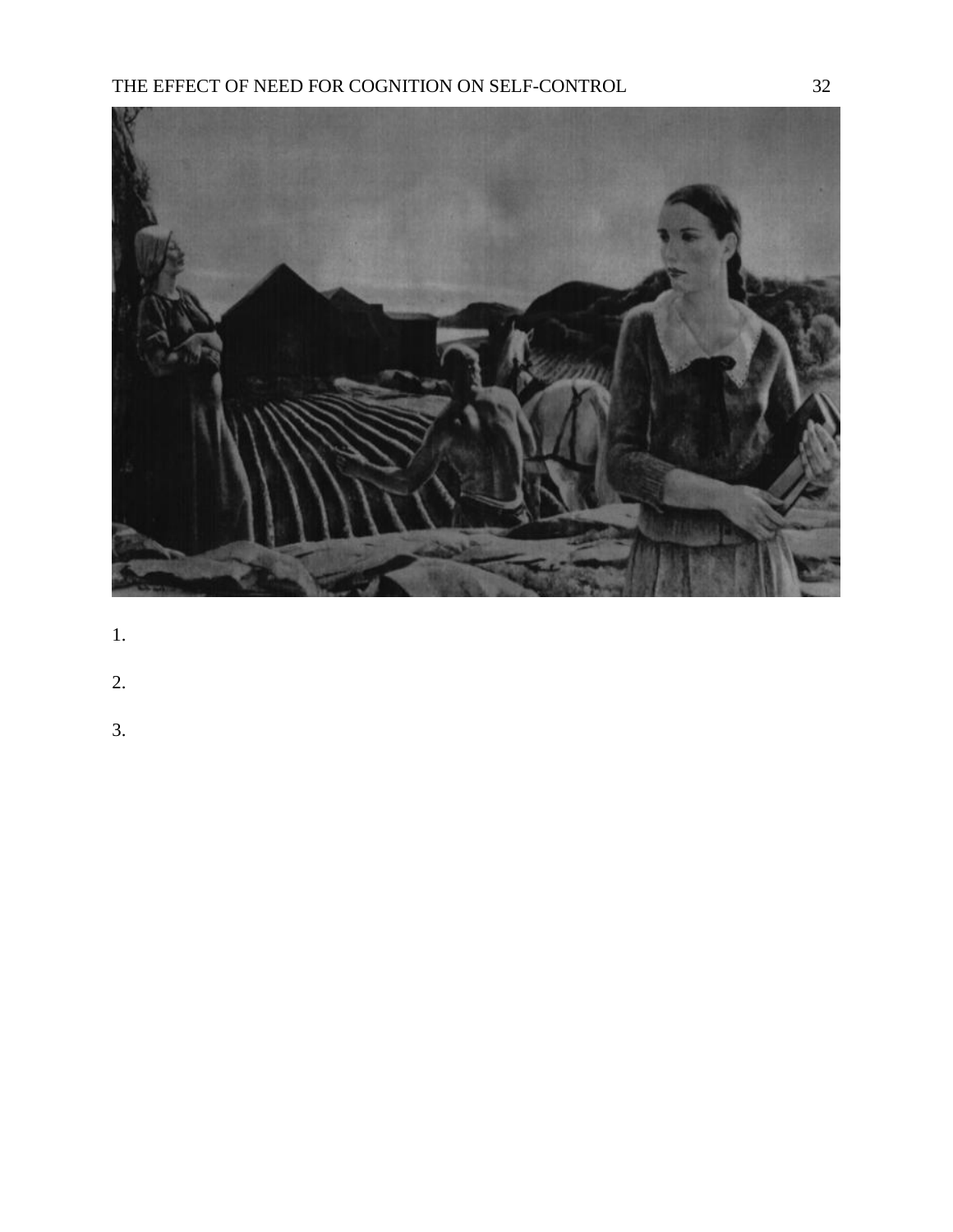

- 1.
- 2.
- 
- 3.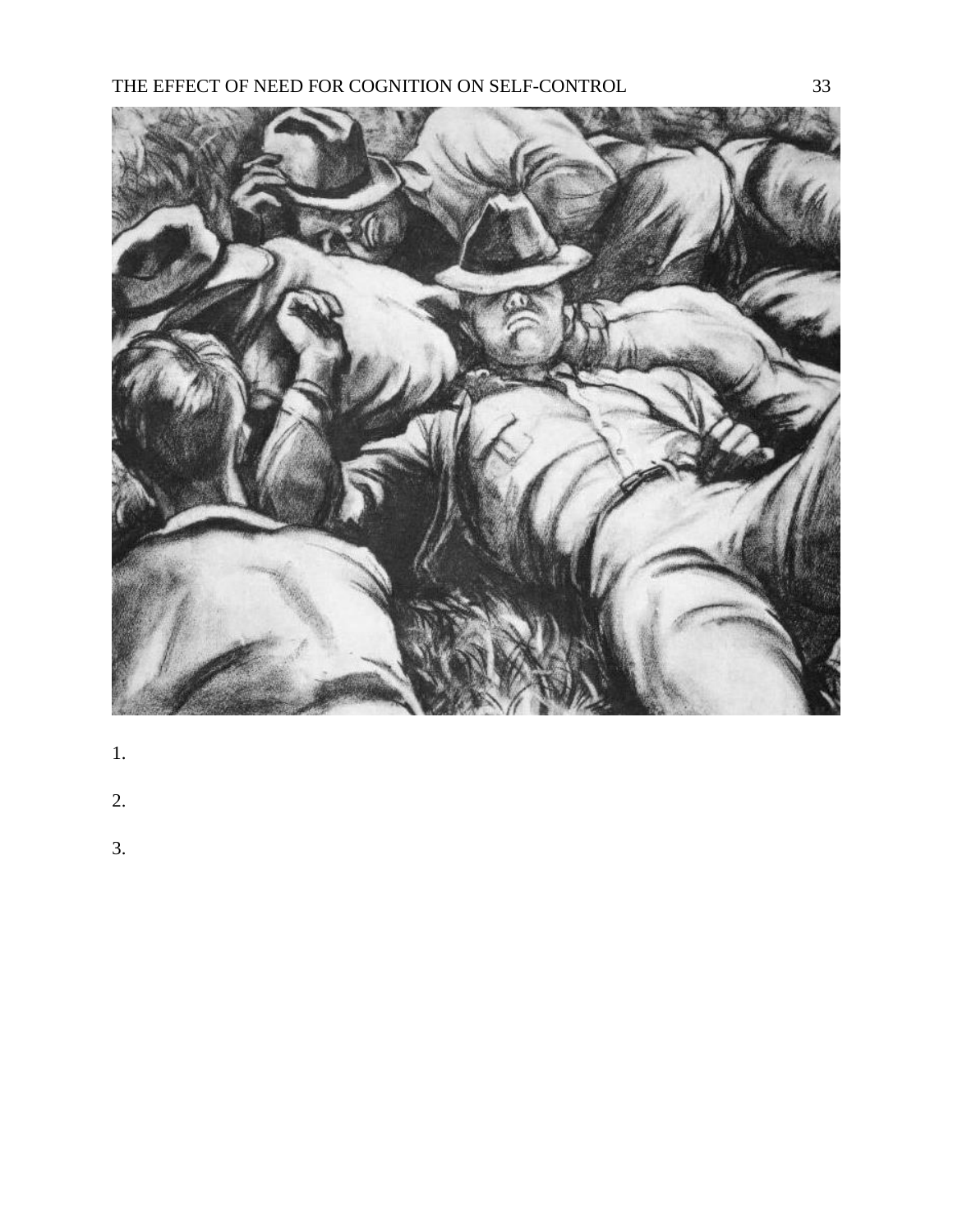## **Appendix C**

GIF Loading Screen

## PLEASE WAIT WHILE YOUR TEST IS BEING ANALYZED.

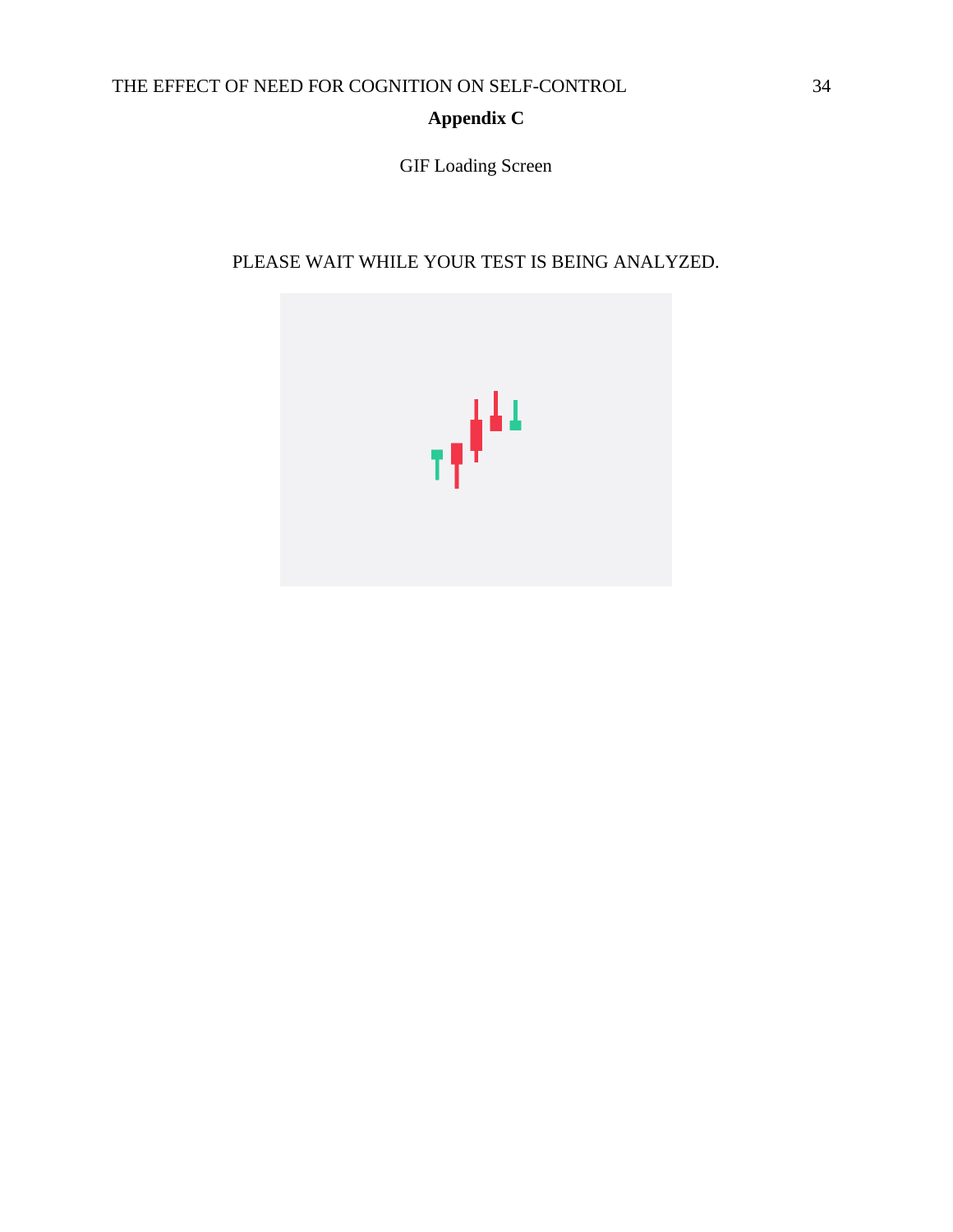#### **Appendix D**

#### NFC Priming Statements

Based on previous test, we have identified certain aspects of your personality. Please read all the statements attentively.

#### **Statements to prime participants into high NFC condition**

- 1. You would prefer complex to simple problems.
- 2. You like to have the responsibility of handling a situation that requires a lot of thinking.
- 3. You find satisfaction in deliberating hard and for long hours
- 4. The idea of relying on thought to make your way to the top appeals to you.
- 5. You really enjoy a task that involves coming up with new solutions to problems.
- 6. You prefer your life to be filled with puzzles that I must solve.
- 7. The notion of thinking abstractly is appealing to you.
- 8. You would prefer a task that is intellectual, difficult, and important to one that is somewhat important but does not require much thought.
- 9. You usually end up deliberating about issues even when they do not affect you personally.

#### **Reverse Statements to prime participants into low NFC condition**

- 1. Thinking is not your idea of fun.
- 2. You would rather do something that requires little thought than something that is sure to challenge your thinking abilities.
- 3. You try to anticipate and avoid situations where there is a likely chance that you will have to think in depth about something.
- 4. You only think as hard as you have to.
- 5. You prefer to think about small, daily projects to long-term ones.
- 6. You like tasks that require little thought once you've learned them.
- 7. Learning new ways to think doesn't excite you very much.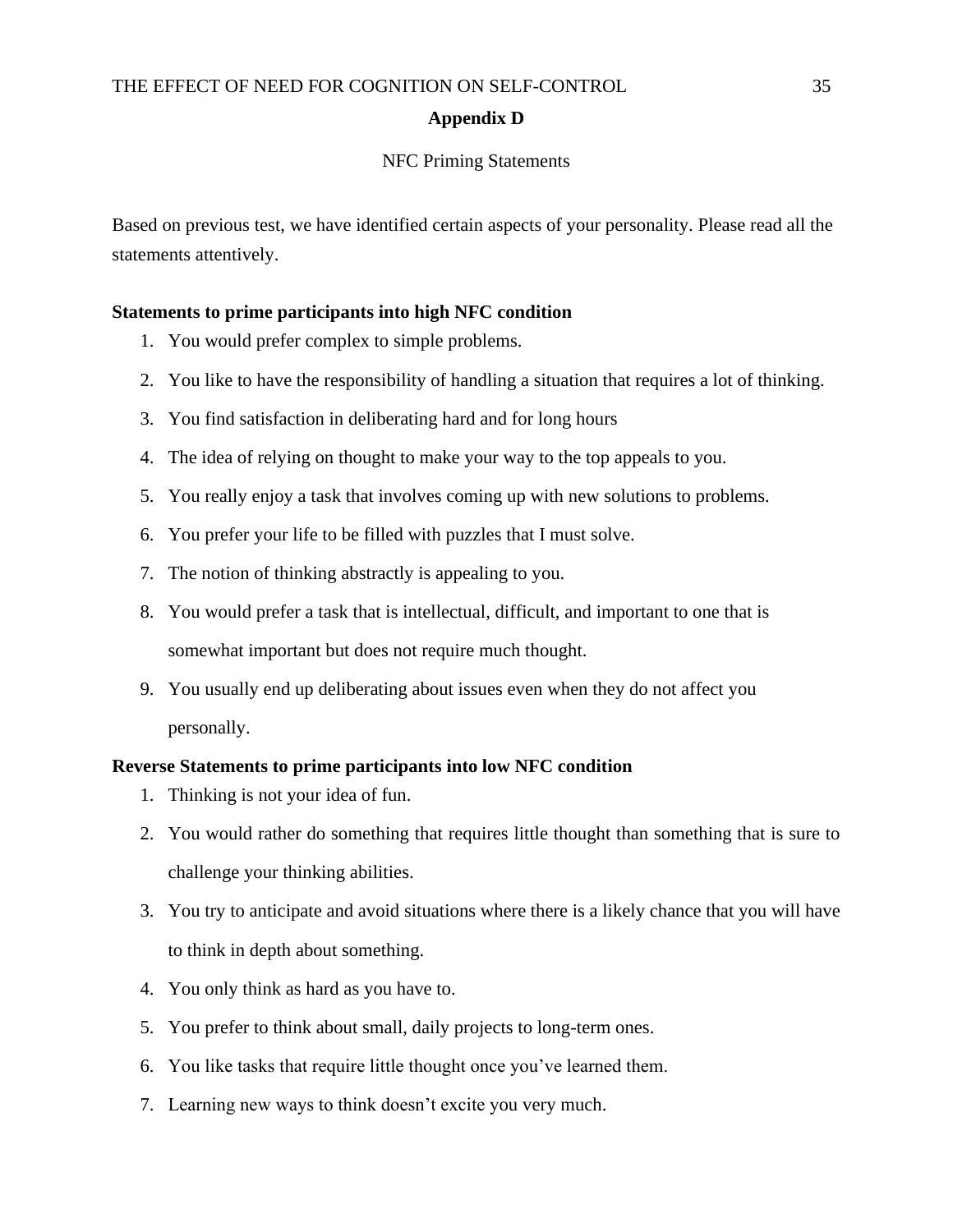- 8. You feel relief rather than satisfaction after completing a task that required a lot of mental effort.
- 9. It's enough for you that something gets the job done; You don't care how or why it works.

#### **Fake Astrology (Barnum) profile to prime participants into control condition**

- 1. You have a great need for other people to like and admire you.
- 2. You have a tendency to be critical of yourself.
- 3. You have a great deal of unused capacity which you have not turned to your advantage.

4. While you have some personality weaknesses, you are generally able to compensate for them.

5. Your sexual adjustment has presented problems for you.

6. Disciplined and self-controlled outside, you tend to be worrisome and insecure inside.

7. At times you have serious doubts as to whether you have made the right decision or done the right thing.

8. You prefer a certain amount of change and variety and become dissatisfied when hemmed in by restrictions and limitations.

9. You pride yourself as an independent thinker and do not accept others' statements without satisfactory proof

10. You have found it unwise to be too frank in revealing yourself to others.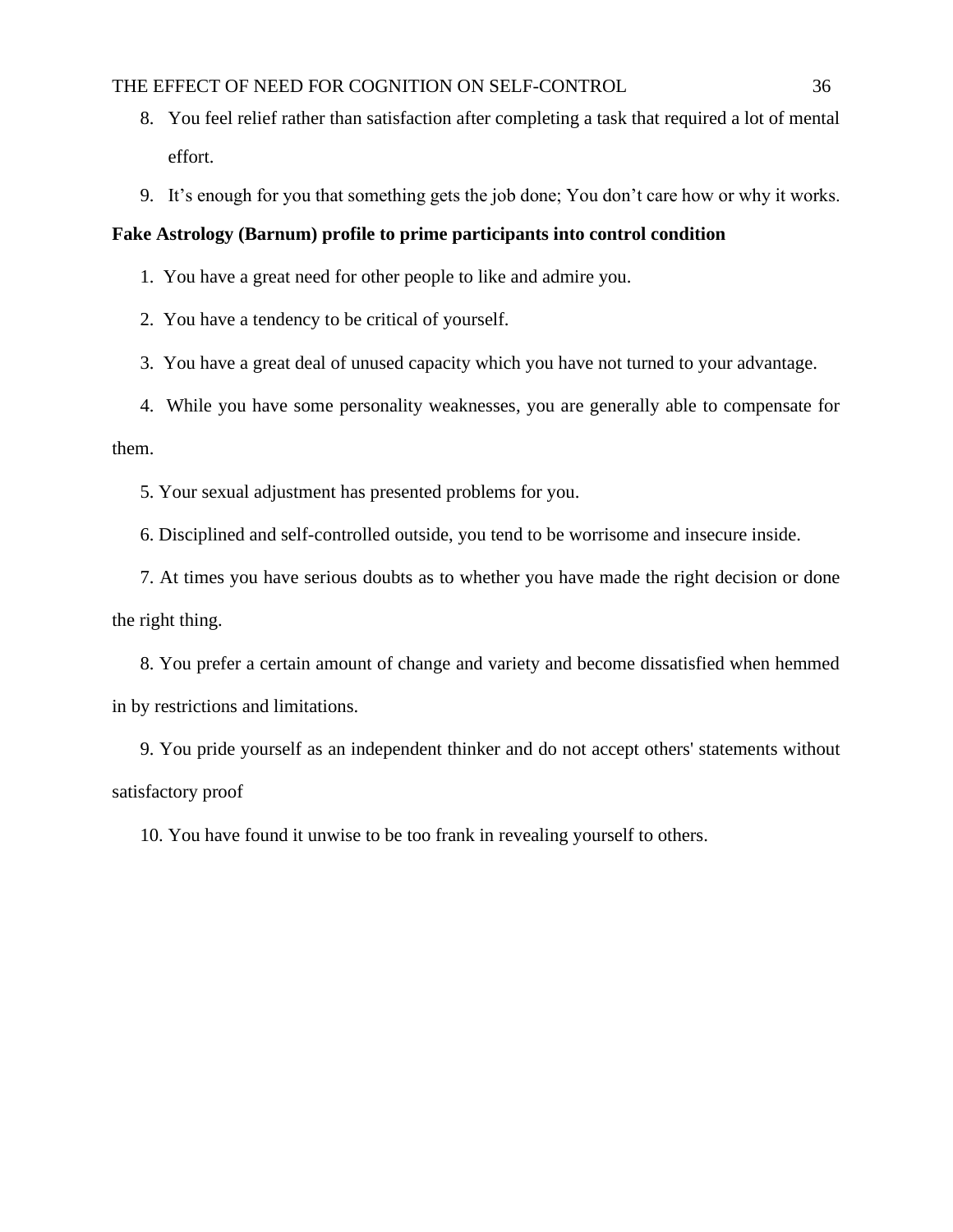#### **Appendix E**

#### Word Problems with and without Distractors

Please try to answer as many questions as possible correctly. After 5 minutes, the "End The Task" button will appear and you will have the right to terminate the task if you wish to do so.

- 1. Sabine had 3 euros. Then Philipp gave her 5 euros. How many euros does Sabine have now?
- 2. Julia has 2 crayons. Then Tobi gave her some crayons. Now Julia has 9 crayons. How many crayons did Tobi give her?
- 3. At first Maria had some marbles. Then she gave 2 marbles to Hans. Now Maria has 6 marbles. How many marbles did Maria have at first?
- 4. Meike has 5 marbles. She is 11 years old. Tom has 8 marbles. He is 4 years older than Meike. How many marbles does Tom have more than Meiki?
- 5. Julia is 5 years old. She weighs 25 kilos. Tobi is 4 years older than Julia. He weighs 45 kilos. How old is Tobi?
- 6. Maria has 9 marbles. She gets 12 euros pocket money. Maria had 4 marbles more than Hans. Hans gets 10 euros pocket money. How many marbles does Hans have?
- 7. Meike has 2 euros. Tim has 5 euros more than Meike. How many euros do Meike and Tim have together?
- 8. Claudia has 5 playing balls. She has 5 playing balls less than Thomas. Thomas has 2 playing balls more than Oliver. How many playing balls does Oliver have?
- 9. Paul and Tina have 6 euros together. Tim has 4 euros. Kai and Nina have 9 euros together. Nina has 3 euros. How many euros do Paul and Kai have together?
- 10. Kai and Lena have 6 drops together. Lena has 4 drops. Both children are 12 years old. Karl and Sabine have 9 drops together. Sabine has 3 drops. Karla and Sabine are 2 years younger than the others. How many drops have Kai and Karl together?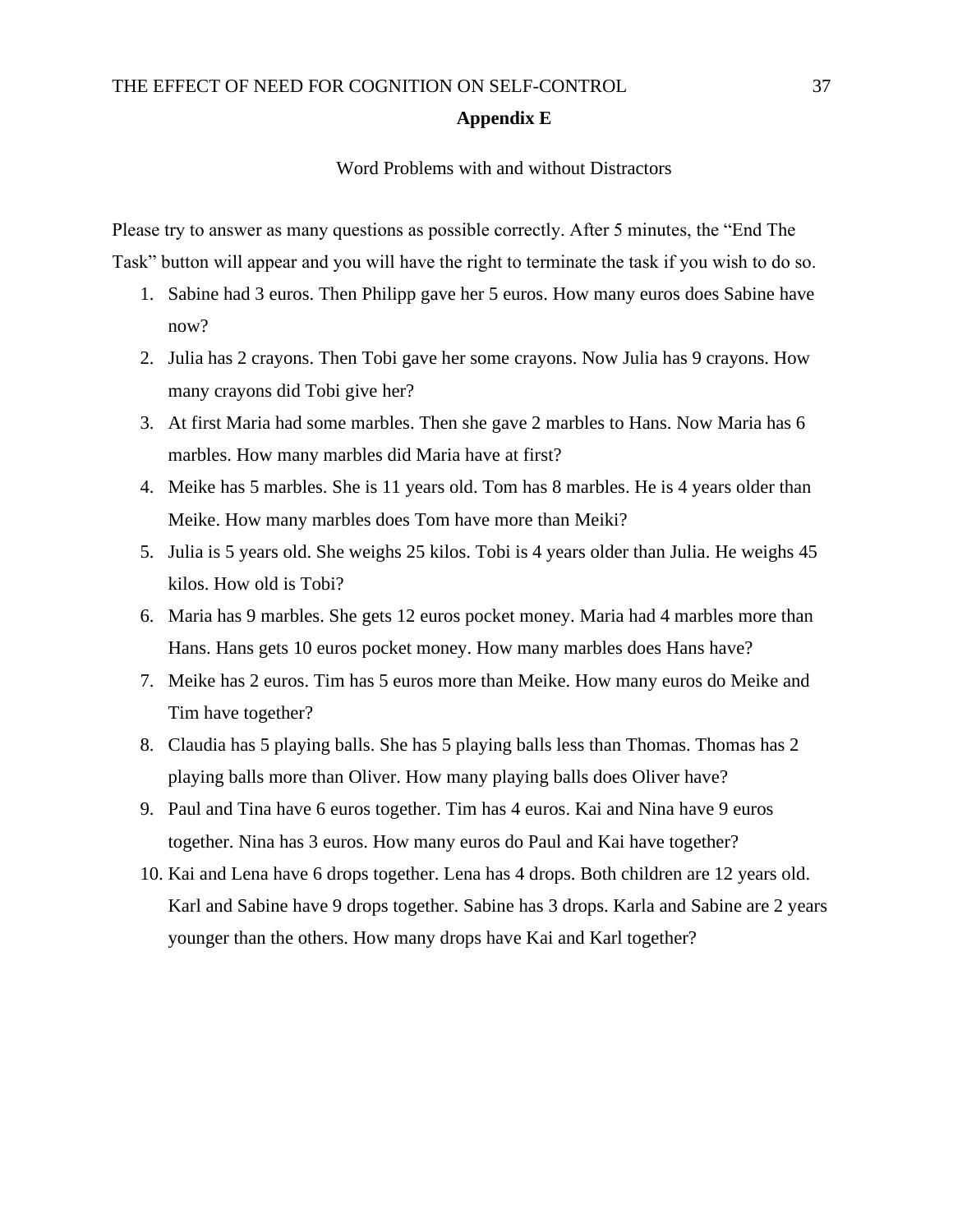## **Appendix F**

### Demographic Questions

Finally, please answer the following questions. Keep in mind that all of your answers will be

kept anonymous.

Age:

Gender:

Sex:

Highest Education Level: